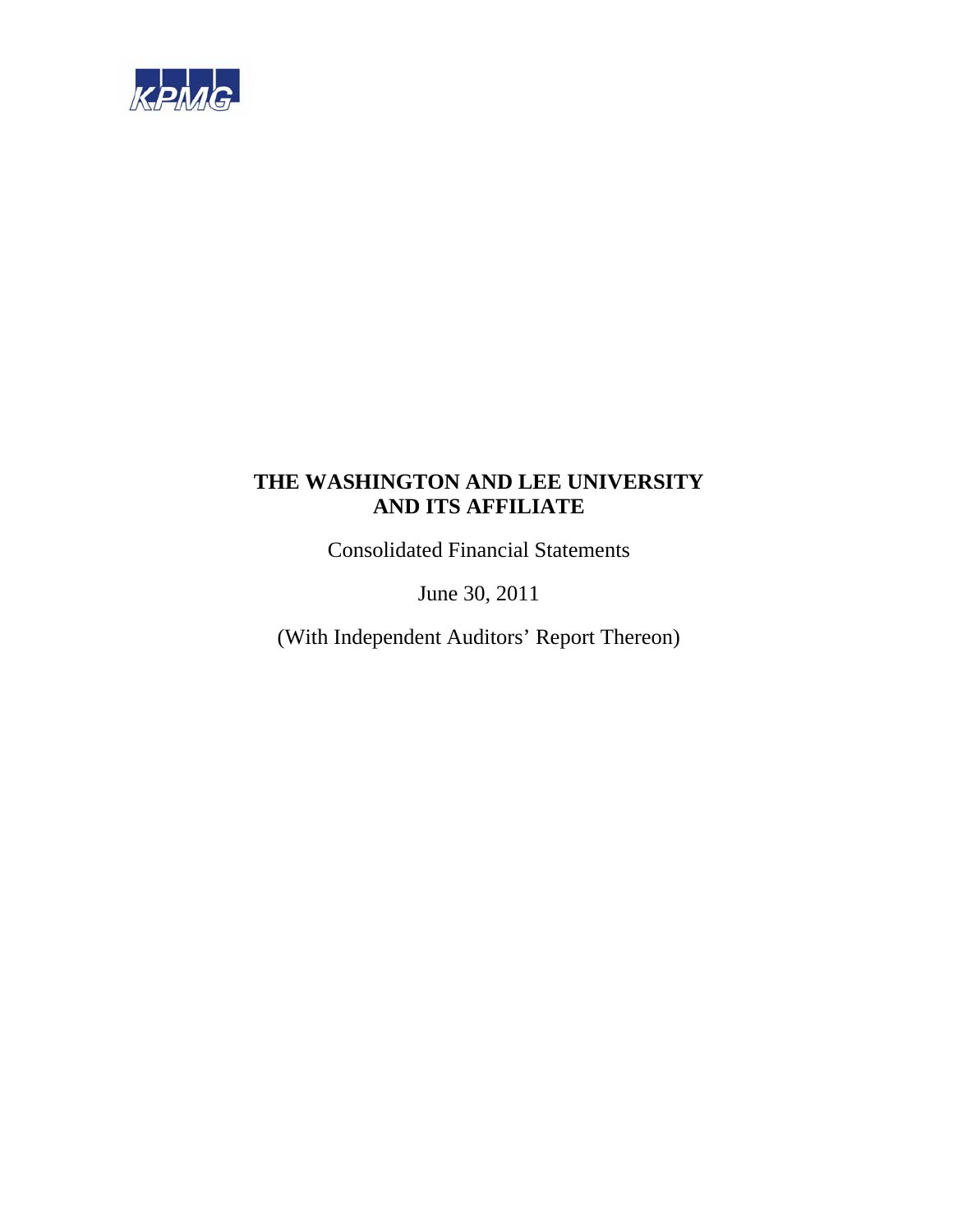# **BOARD OF TRUSTEES**

June 30, 2011

# J. Donald Childress, Rector

| Robert M. Balentine, Jr.  | Sally P. Lawrence       |
|---------------------------|-------------------------|
| Frederick E. Cooper       | Thomas N. McJunkin      |
| Edwin M. Crawford         | Michael J. Missal       |
| Dr. Blair H. Davis        | Jessine A. Monaghan     |
| Kimberly T. Duchossois    | Harry J. Phillips, Jr.  |
| J. Hagood Ellison, Jr.    | Bennett L. Ross         |
| Dwight H. Emanuelson, Jr. | Robert E. Sadler, Jr.   |
| Jorge E. Estrada          | Martin E. Stein, Jr.    |
| J. Scott Fechnay          | Warren A. Stephens      |
| C. Douglas Fuge           | Sarah Nash Sylvester    |
| Benjamin S. Gambill, Jr.  | John W. Vardaman, Jr.   |
| J. Baker Gentry, Jr.      | Thomas R. Wall IV       |
| Robert J. Grey, Jr.       | Mrs. Alston Parker Watt |
| Bernard C. Grigsby II     | William M. Webster IV   |
| R. Allen Haight           | Dallas Hagewood Wilt    |
| Clay T. Jackson           | John Anthony Wolf       |
| Peter C. Keefe            |                         |

# PRESIDENT OF THE UNIVERSITY

Kenneth P. Ruscio

SECRETARY TREASURER

James D. Farrar, Jr. Steven G. McAllister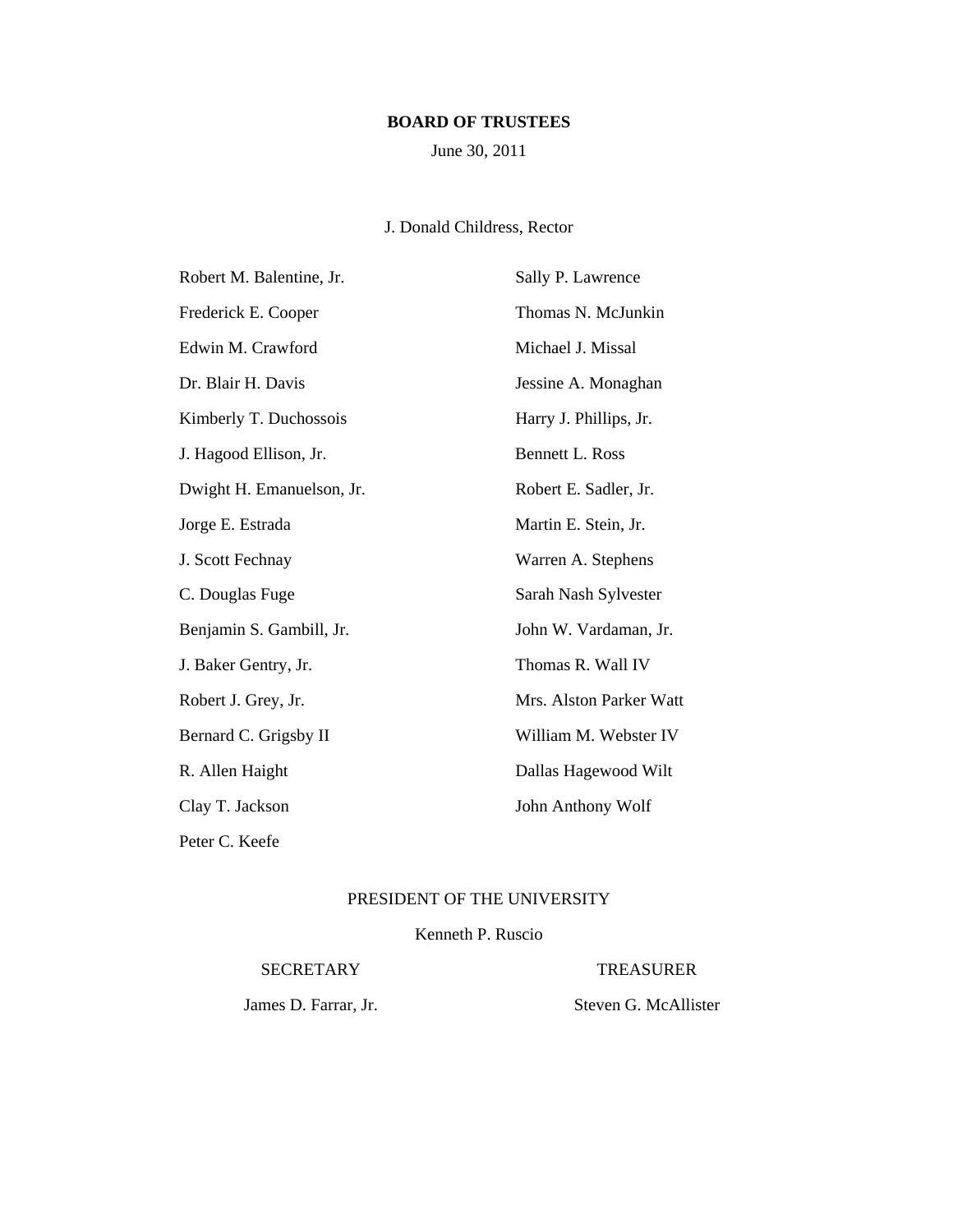

**KPMG LLP** Suite 1010 10 S. Jefferson Street Roanoke, VA 24011-1331

# **Independent Auditors' Report**

The Board of Trustees The Washington and Lee University:

We have audited the accompanying consolidated statement of financial position of The Washington and Lee University and its affiliate (the University) as of June 30, 2011, and the related consolidated statements of activities and cash flows for the year then ended. These consolidated financial statements are the responsibility of the University's management. Our responsibility is to express an opinion on these consolidated financial statements based on our audit. The prior year summarized comparative information has been derived from the University's 2010 financial statements and, in our report dated October 25, 2010, we expressed an unqualified opinion on those financial statements.

We conducted our audit in accordance with auditing standards generally accepted in the United States of America. Those standards require that we plan and perform the audit to obtain reasonable assurance about whether the financial statements are free of material misstatement. An audit includes consideration of internal control over financial reporting as a basis for designing audit procedures that are appropriate in the circumstances, but not for the purpose of expressing an opinion on the effectiveness of the University's internal control over financial reporting. Accordingly, we express no such opinion. An audit also includes examining, on a test basis, evidence supporting the amounts and disclosures in the financial statements, assessing the accounting principles used and significant estimates made by management, as well as evaluating the overall financial statement presentation. We believe that our audit provides a reasonable basis for our opinion.

In our opinion, the consolidated financial statements referred to above present fairly, in all material respects, the financial position of The Washington and Lee University and its affiliate as of June 30, 2011, and the changes in their net assets and their cash flows for the year then ended in conformity with U.S. generally accepted accounting principles.



October 27, 2011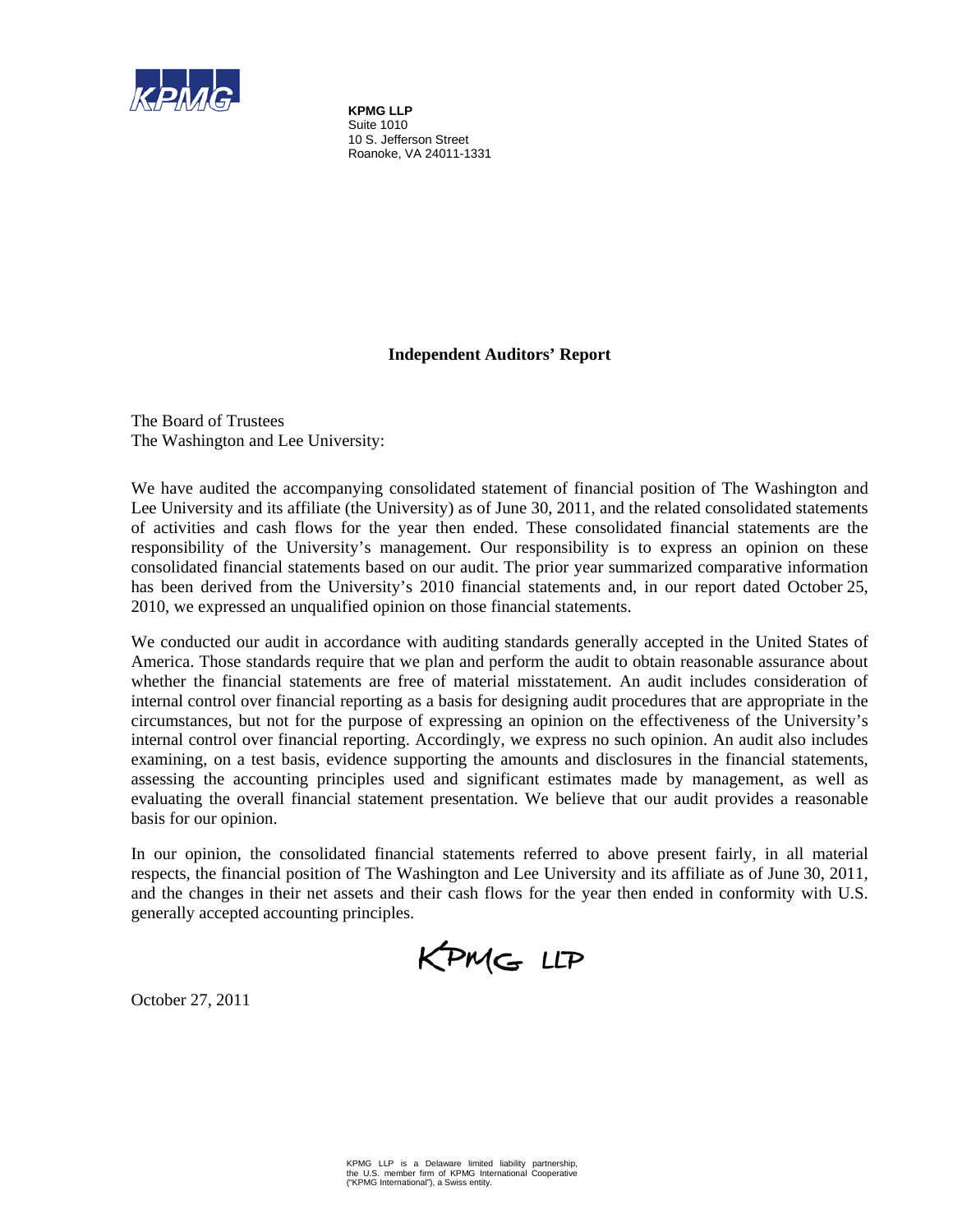# Consolidated Statement of Financial Position

#### June 30, 2011 (with comparative information as of June 30, 2010) (In thousands)

| <b>Assets</b>                                       | 2011      | 2010      |
|-----------------------------------------------------|-----------|-----------|
| \$<br>Cash and cash equivalents                     | 6,332     | 4,329     |
| Accounts and other receivables                      | 3,882     | 2,168     |
| Notes receivable, net (note 3)                      | 7,410     | 4,679     |
| Contributions receivable, net (note 4)              | 58,355    | 80,255    |
| Inventories                                         | 1,135     | 1,103     |
| Investments (notes 7, 13 and 19)                    | 924,926   | 797,875   |
| Funds held in trust by others (notes 9, 17 and 19)  | 374,637   | 288,035   |
| Assets restricted to investment in land, buildings, |           |           |
| and equipment                                       | 724       | 837       |
| Land, buildings, and equipment, net (note 5)        | 220,015   | 207,307   |
| Debt issuance costs, net                            | 982       | 829       |
| <b>Total assets</b><br>S                            | 1,598,398 | 1,387,417 |
| <b>Liabilities and Net Assets</b>                   |           |           |
| Liabilities:                                        |           |           |
| \$<br>Accounts and other payables (notes 10 and 19) | 8,898     | 6,596     |
| Accrued compensation                                | 3,384     | 3,253     |
| Student and other deposits                          | 951       | 1,045     |
| Deferred revenue                                    | 2,145     | 2,325     |
| U.S. Government grants refundable                   | 2,050     | 2,081     |
| Split interest agreement obligations (note 13)      | 43,544    | 44,231    |
| Asset retirement obligations                        | 1,327     | 3,003     |
| Postretirement benefit obligation (note 15)         | 14,742    | 13,717    |
| Long-term debt (note 10)                            | 130,945   | 119,429   |
| <b>Total liabilities</b>                            | 207,986   | 195,680   |
| Commitments and contingencies (notes 7, 16 and 18)  |           |           |
| Net assets (note 8):                                |           |           |
| Unrestricted                                        | 279,145   | 245,205   |
| Temporarily restricted (note 6)                     | 345,388   | 290,151   |
| Permanently restricted (note 6)                     | 765,879   | 656,381   |
| Total net assets                                    | 1,390,412 | 1,191,737 |
| \$<br>Total liabilities and net assets              | 1,598,398 | 1,387,417 |

See accompanying notes to consolidated financial statements.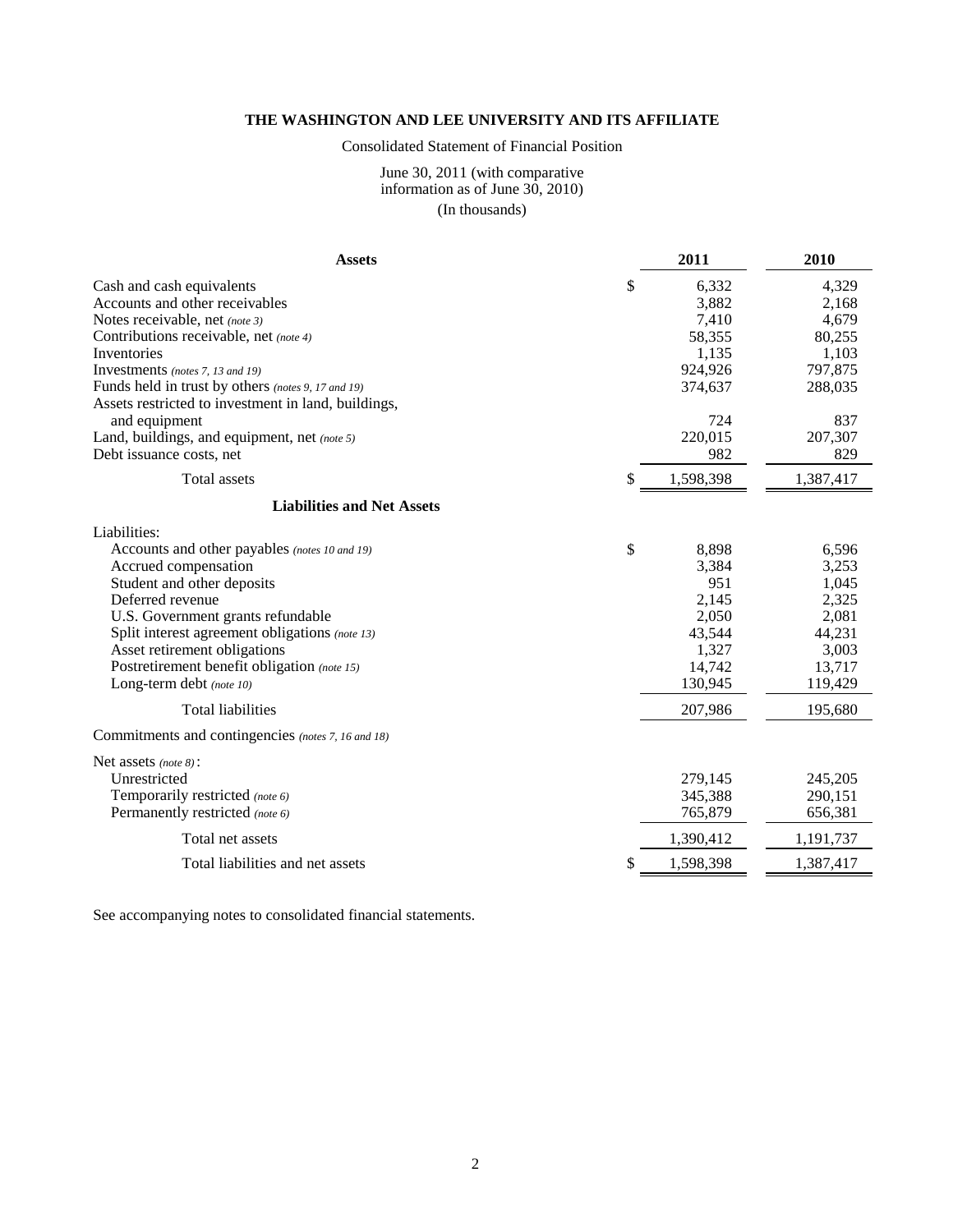# Consolidated Statement of Activities

#### Year ended June 30, 2011 (with summarized comparative information for the year ended June 30, 2010) (In thousands)

|                                                                                      |                         |         | 2011                           |              |              |
|--------------------------------------------------------------------------------------|-------------------------|---------|--------------------------------|--------------|--------------|
|                                                                                      |                         |         | <b>Temporarily Permanently</b> |              | 2010         |
|                                                                                      | Unrestricted restricted |         | restricted                     | <b>Total</b> | <b>Total</b> |
| Operating revenue and gains:                                                         |                         |         |                                |              |              |
| \$<br>Tuition and fees                                                               | 85,369                  |         |                                | 85,369       | 81,658       |
| Less donor funded student financial aid                                              | (18, 188)               |         |                                | (18, 188)    | (16,279)     |
| Less institutionally funded student financial aid                                    | (12, 979)               |         |                                | (12,979)     | (11, 147)    |
| Net tuition and fees                                                                 | 54,202                  |         |                                | 54,202       | 54,232       |
| Endowment return allocated to operations (note 7)                                    | 28,837                  | 4,430   |                                | 33,267       | 29,924       |
| Other investment income (note 7)<br>Distributions from funds held in trust by others | 722                     | 118     |                                | 840          | 890          |
| (note 9)                                                                             | 9,756                   | 53      |                                | 9,809        | 9,279        |
| Contributions                                                                        | 9,625                   |         |                                | 9,625        | 9,987        |
| Auxiliary enterprises (net of \$1,396 and \$1,535                                    |                         |         |                                |              |              |
| of institutionally funded student financial aid)                                     | 15,896                  |         |                                | 15,896       | 14,983       |
| Governmental and other grants                                                        |                         | 2,134   |                                | 2,134        | 4,949        |
| Other                                                                                | 441                     | 198     |                                | 639          | 628          |
| Net assets released from restrictions (note 11)                                      | 6,170                   | (6,170) |                                |              |              |
| Total operating revenue and gains                                                    | 125,649                 | 763     |                                | 126,412      | 124,872      |
| Operating expenses (note 12):                                                        |                         |         |                                |              |              |
| Instruction                                                                          | 59,240                  |         |                                | 59,240       | 60,923       |
| Research                                                                             | 2,536                   |         |                                | 2,536        | 2,803        |
| Public service                                                                       | 659                     |         |                                | 659          | 818          |
| Academic support                                                                     | 14,967                  |         |                                | 14,967       | 14,946       |
| Financial aid                                                                        | 1,996                   |         |                                | 1,996        | 2,800        |
| Student services                                                                     | 11,764                  |         |                                | 11,764       | 11,501       |
| Institutional support                                                                | 17,740                  |         |                                | 17,740       | 17,051       |
| Auxiliary enterprises                                                                | 16,803                  |         |                                | 16,803       | 16,873       |
| Total operating expenses                                                             | 125,705                 |         |                                | 125,705      | 127,715      |
| Change in net assets from operating                                                  |                         |         |                                |              |              |
| activities                                                                           | (56)                    | 763     |                                | 707          | (2, 843)     |
| Nonoperating activities:                                                             |                         |         |                                |              |              |
| Investment returns, net of amount allocated to                                       |                         |         |                                |              |              |
| operations (note 7)                                                                  | 27,470                  | 56,604  | 3,044                          | 87,118       | 66,529       |
| Change in value of funds held in trust by others                                     |                         | 2,754   | 83,529                         | 86,283       | 15,246       |
| Split interest agreements, net                                                       | (93)                    | (2,094) | (2,730)                        | (4,917)      | (6,774)      |
| Contributions                                                                        |                         | 7,912   | 17,760                         | 25,672       | 16,140       |
| Other, net                                                                           | 3,844                   |         | 3                              | 3,847        | 570          |
| Net assets released for fixed asset acquisitions<br>(note 11)                        | 5,180                   | (5,180) |                                |              |              |
| Postretirement charge other than benefit cost                                        | (35)                    |         |                                | (35)         | (1,614)      |
| (note 15)                                                                            |                         |         |                                |              |              |
| Redesignated funds                                                                   | (2,370)                 | (5,522) | 7,892                          |              |              |
| Total nonoperating activities                                                        | 33,996                  | 54,474  | 109,498                        | 197,968      | 90,097       |
| Change in net assets                                                                 | 33,940                  | 55,237  | 109,498                        | 198,675      | 87,254       |
| Net assets:                                                                          |                         |         |                                |              |              |
| Beginning of year                                                                    | 245,205                 | 290,151 | 656,381                        | 1,191,737    | 1,104,483    |
| End of year<br>S                                                                     | 279,145                 | 345,388 | 765,879                        | 1,390,412    | 1,191,737    |
|                                                                                      |                         |         |                                |              |              |

See accompanying notes to consolidated financial statements.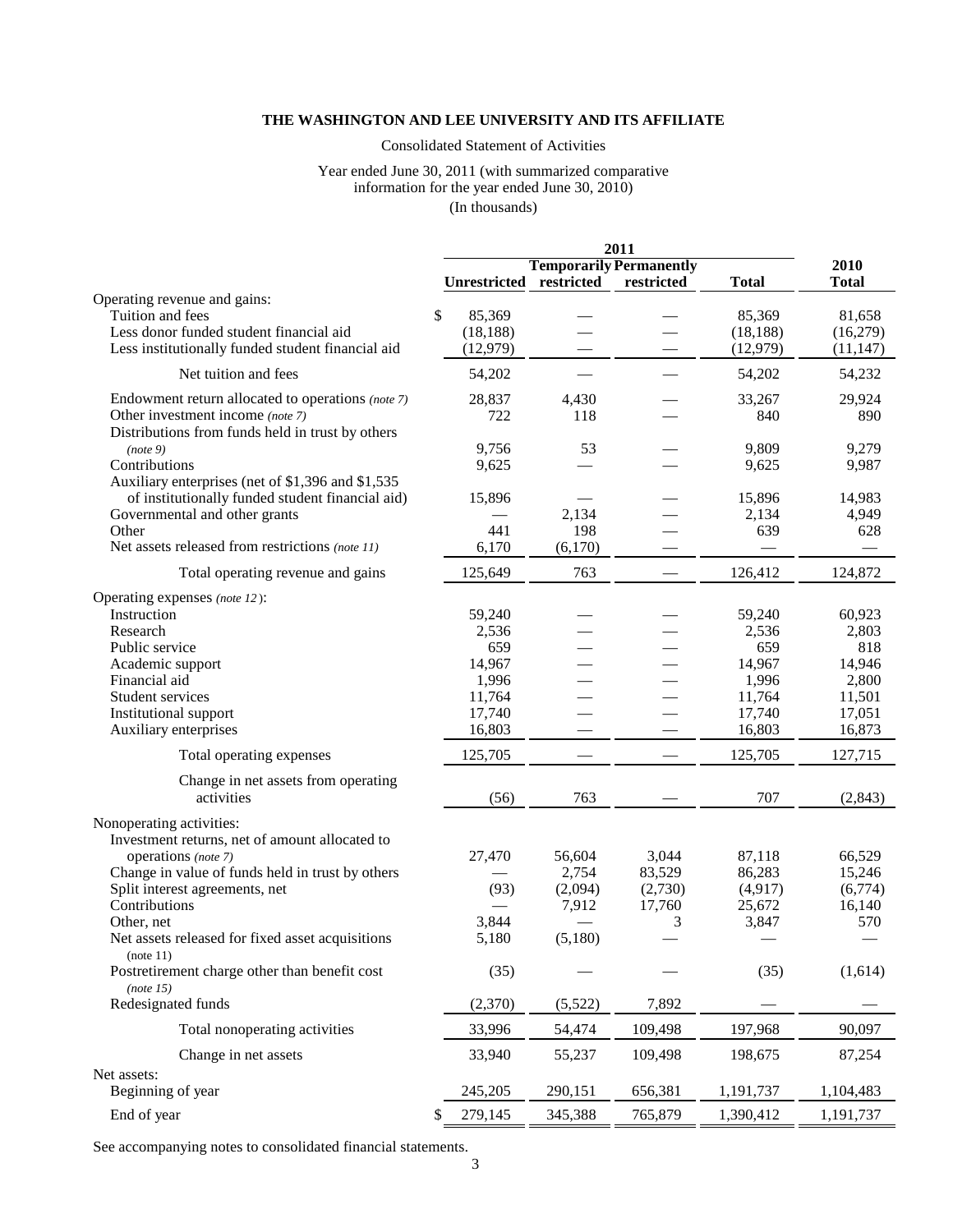Consolidated Statement of Cash Flows

#### Year ended June 30, 2011 (with comparative information for the year ended June 30, 2010) (In thousands)

|                                                                               | 2011                  | 2010       |
|-------------------------------------------------------------------------------|-----------------------|------------|
| Cash flows from operating activities:                                         |                       |            |
| Change in net assets                                                          | \$<br>198,675         | 87,254     |
| Adjustments to reconcile change in net assets to net cash and cash            |                       |            |
| equivalents used in operating activities:                                     |                       |            |
| Realized and unrealized gains on investments                                  | (116, 307)            | (92,190)   |
| Unrealized gains on funds held in trust by others                             | (86, 283)             | (15,245)   |
| Depreciation and amortization                                                 | 9,033                 | 8,979      |
| Actuarial losses on annuity obligations, net                                  | (4,795)               | (6, 657)   |
| Gain on sale of land, buildings and equipment<br>Contributions of investments | (2, 496)<br>(34, 231) | (37, 872)  |
| Contributions restricted for long-term investment                             | (11,032)              | (16, 413)  |
| Interest and dividends restricted for long-term investment                    | (1,262)               | (1,369)    |
| Changes in operating assets and liabilities:                                  |                       |            |
| Accounts and other receivables, net                                           | (1,780)               | (637)      |
| Contributions receivable, net                                                 | 21,900                | 39,160     |
| Inventories                                                                   | (32)                  | (208)      |
| Accounts payable and other accrued liabilities                                | 5,016                 | 2,283      |
| Student and other deposits                                                    | (94)                  | (16)       |
| Deferred revenue                                                              | (180)                 | 570        |
| U.S. Government grants refundable                                             | (31)                  | 83         |
| Split interest agreement obligations                                          | 10,861                | 13,309     |
| Asset retirement obligation                                                   | (1,500)               | 118        |
| Net cash and cash equivalents used in operating activities                    | (14, 538)             | (18, 851)  |
| Cash flows from investing activities:                                         |                       |            |
| Purchases of land, buildings, and equipment, including interest capitalized   | (24,763)              | (14, 840)  |
| Proceeds from sale of land, buildings, and equipment                          | 1,000                 |            |
| Purchases of investments restricted to land, buildings, and equipment         | (5,981)               | (7,370)    |
| Proceeds from sale of investments                                             | 277,555               | 222,377    |
| Purchases of investments                                                      | (248,071)             | (190, 285) |
| Net cash and cash equivalents provided by (used in)                           |                       |            |
| investing activities                                                          | (260)                 | 9,882      |
| Cash flows from financing activities:                                         |                       |            |
| Interest and dividends restricted for long-term investment                    | 1,262                 | 1,369      |
| Proceeds from contributions restricted for long-term investment in            |                       |            |
| endowment and plant                                                           | 11,032                | 16,413     |
| Payments for debt issuance costs                                              | (206)                 |            |
| Payments on split interest agreements                                         | (6,973)               | (4,668)    |
| Proceeds from issuance of long-term debt                                      | 15,000                |            |
| Principal payments on long-term debt                                          | (3,314)               | (3,151)    |
| Net cash and cash equivalents provided by financing activities                | 16,801                | 9,963      |
| Net increase in cash and cash equivalents                                     | 2,003                 | 994        |
| Cash and cash equivalents:                                                    |                       |            |
| Beginning of year                                                             | 4,329                 | 3,335      |
| End of year                                                                   | \$<br>6,332           | 4,329      |
| Supplemental disclosure of cash flow information:                             |                       |            |
| Cash paid during the year for interest, net of amounts capitalized            | \$<br>5,966           | 6,086      |
|                                                                               |                       |            |

Noncash investing and financing activities:

At June 30, 2011 and 2010, \$749,000 and \$2,307,000, respectively, of fixed asset purchases were included in accounts payable and other accrued liabilities.

During the year ended June 30, 2011, a portion of the sale of land, buildings, and equipment was financed through notes receivable from the buyers totaling \$2,665,000.

See accompanying notes to consolidated financial statements.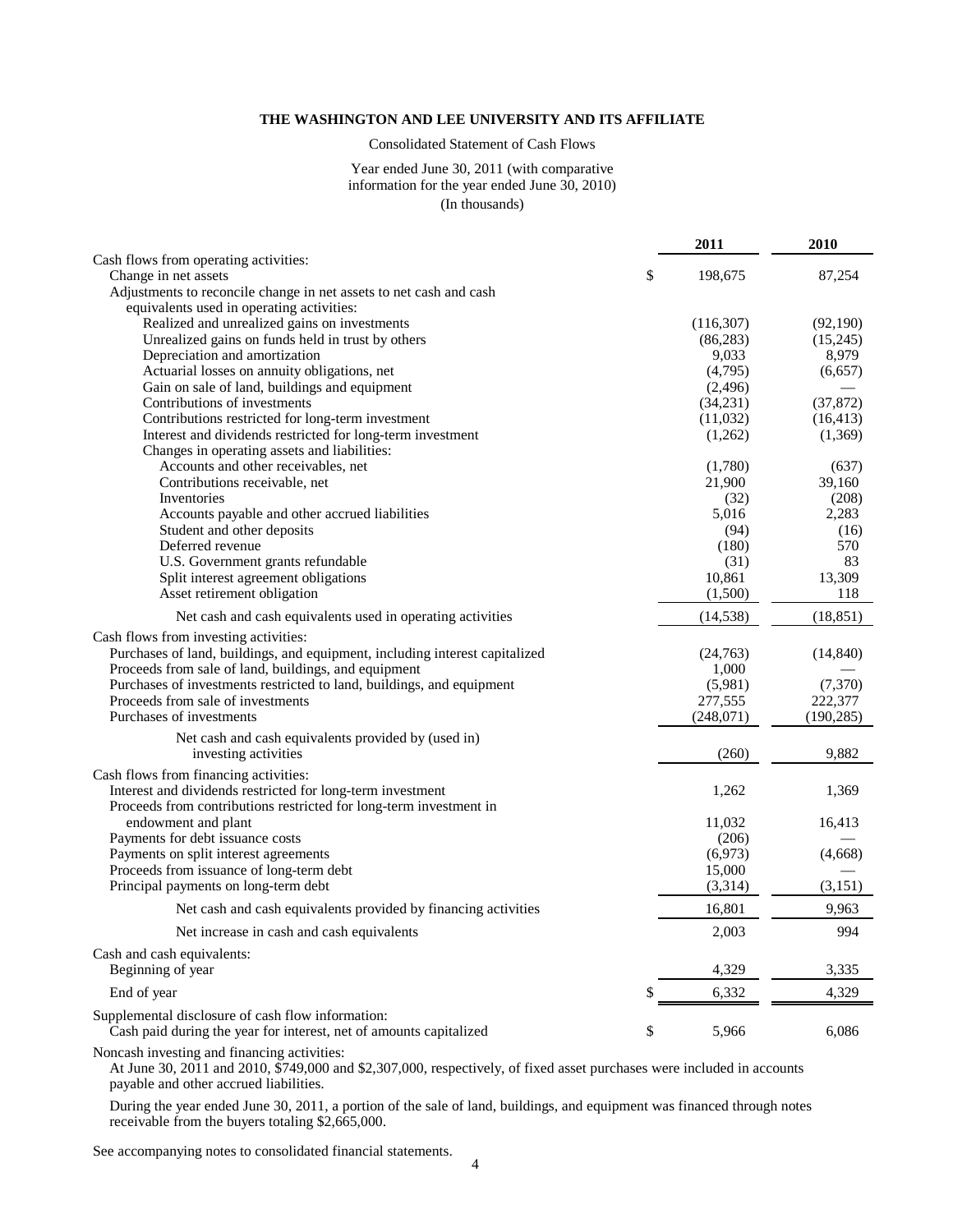Notes to Consolidated Financial Statements

June 30, 2011 (with comparative information for the year ended June 30, 2010)

#### **(1) Description of Organization**

The Washington and Lee University (W&L) is a private, liberal arts university in Lexington, Virginia. Founded in 1749, it is the ninth oldest institution of higher learning in the nation. W&L is named after George Washington, as he gave the school its first major endowment, and after General Robert E. Lee, as a result of his strong leadership as president of W&L. W&L is comprised of the College, the Ernest Williams II School of Commerce, Economics and Politics, and the School of Law. There are approximately 1,700 undergraduate students and approximately 400 law students.

On November 15, 2010, Colonnade Restoration, LLC, a Virginia limited liability company and controlled affiliate of W&L, was formed for the purpose of restoring, rehabilitating, constructing and developing the historic buildings on W&L grounds known collectively as The Colonnade. Colonnade Restoration, LLC was formed so that the renovation expenditures incurred on the rehabilitation projects designated by the Virginia Department of Historic Resources will support Virginia Historic Tax Credits certified to Colonnade Restoration, LLC for allocation to its members. W&L has no membership interest in Colonnade Restoration, LLC but rather controls the affiliate through various leasing arrangements.

#### **(2) Summary of Significant Accounting Policies**

#### *(a) Basis of Financial Statement Presentation and Consolidation*

The consolidated financial statements include the financial statements of W&L and its affiliate (collectively, the University). The consolidated financial statements have been prepared on the accrual basis of accounting and all significant intercompany balances and transactions have been eliminated in consolidation.

# *(b) Classification of Net Assets*

Based on the existence or absence of donor-imposed restrictions, the University's net assets have been grouped into the following three classes:

*Unrestricted* – Net assets that are not subject to donor-imposed stipulations.

*Temporarily Restricted* – Net assets whose use is limited by donor-imposed stipulations that either expire by passage of time or can be fulfilled and removed by actions of the University pursuant to those stipulations.

*Permanently Restricted* – Net assets whose use is limited by donor-imposed stipulations that neither expire by passage of time nor can be fulfilled or otherwise removed by the University.

The University classifies the portion of donor-restricted endowment funds that is not classified as permanently restricted net assets as temporarily restricted net assets until appropriated for expenditure.

The University retains an interest in several funds held in trust by others (see note 9) which are classified as permanently restricted net assets. Annual adjustments to record the University's interest in such trusts at the current market value are also recorded as permanently restricted in the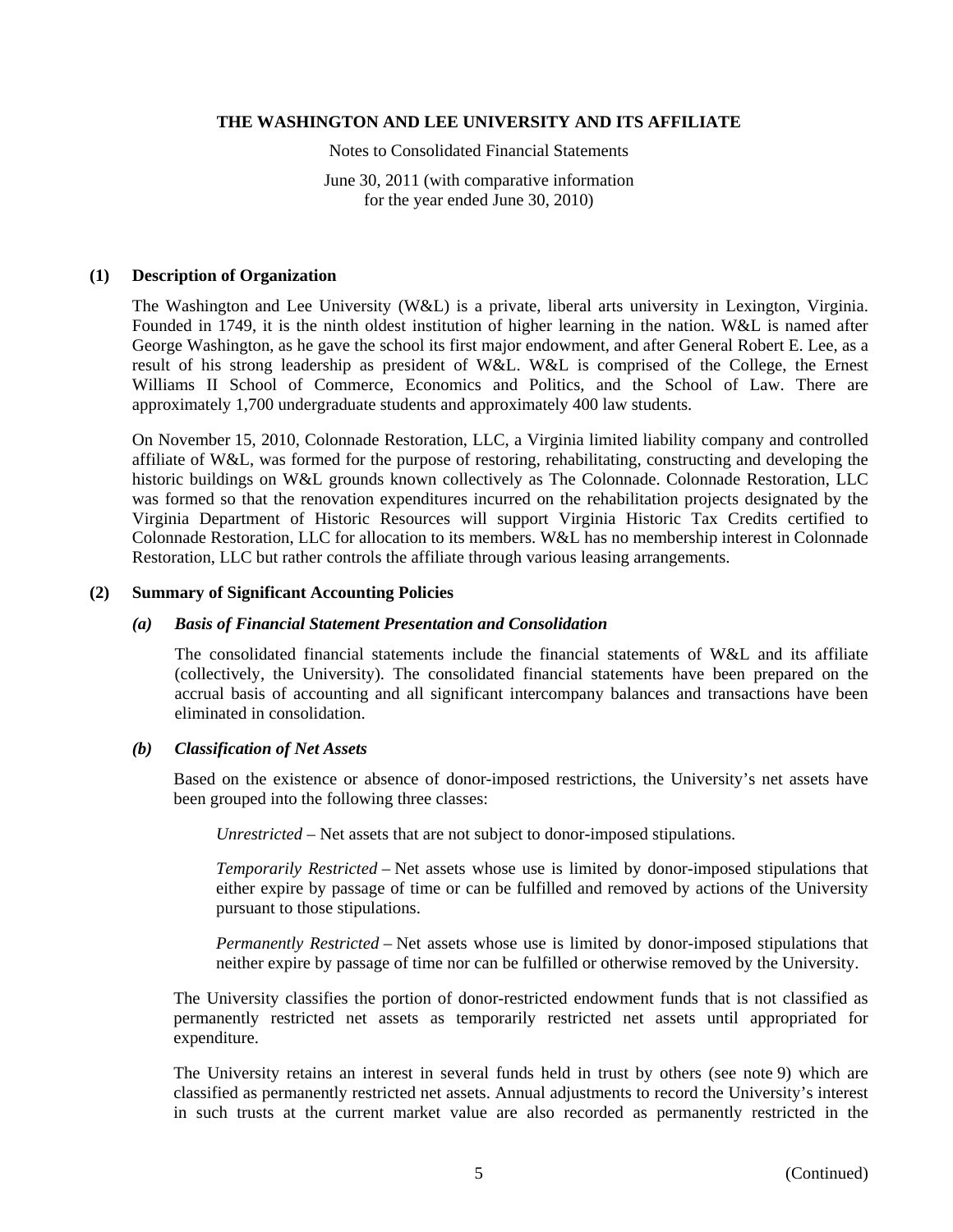Notes to Consolidated Financial Statements

June 30, 2011 (with comparative information for the year ended June 30, 2010)

consolidated statement of activities and are, therefore, reflected as permanently restricted net assets in the consolidated statement of financial position.

# *(c) Summarized Comparative Information*

The consolidated statement of activities for the year ended June 30, 2011 is presented with certain summarized comparative information for the year ended June 30, 2010 in total but not by net asset class. Such information does not include sufficient detail to constitute a presentation in conformity with U.S. generally accepted accounting principles. Accordingly, such information should be read in conjunction with the University's financial statements for the year ended June 30, 2010 from which the summarized information was derived.

### *(d) Cash and Cash Equivalents*

The University considers all highly liquid investments with a maturity of three months or less when purchased to be cash equivalents, except those cash equivalents held by investment managers as part of their long-term investment strategy.

#### *(e) Inventories*

Inventories are stated at the lower of cost or market with cost determined on the first-in, first-out (FIFO) basis.

# *(f) Investments*

Investments in marketable equity securities and all investments in debt securities are reported at fair value based on quoted market prices at the reporting date.

Other investments, such as hedge fund investments, private equity and venture capital, natural resource and real estate investments are reported at estimated fair value, based on valuations provided by external investment managers and evaluated for reasonableness by the University. Because these alternative investments are not readily marketable, their estimated fair value is subject to additional uncertainty, and therefore values realized upon disposition may vary significantly from currently reported fair values.

Investments are exposed to several risks, such as interest rate, currency, market and credit risks. Due to the level of risk associated with certain investment securities, it is at least reasonably possible that changes in the values of investment securities will occur in the near term and that such changes could materially affect the amounts reported in the University's consolidated financial statements.

Gifts of investments are recorded at their fair value (based upon quotations or appraisals) at the date of gift. Purchases and sales of investments are recorded on the trade date. All investment income is reported in the period earned as unrestricted revenues, temporarily restricted revenues, or permanently restricted revenues depending on donor restrictions. The amount of investment income necessary to satisfy the Board of Trustees (the Board) approved spending policy for the endowment fund is included in the endowment returns allocated to operations in the consolidated statement of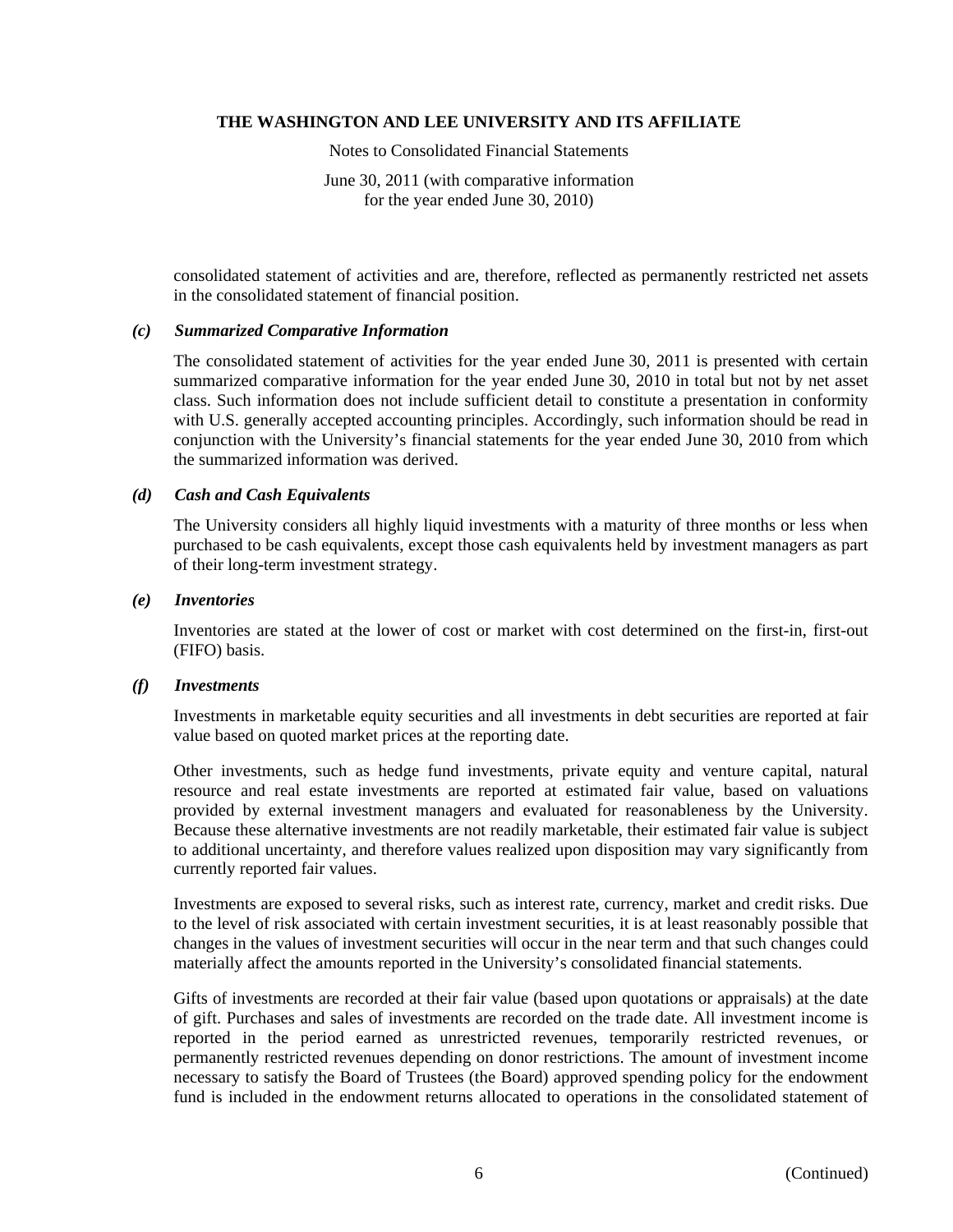Notes to Consolidated Financial Statements

June 30, 2011 (with comparative information for the year ended June 30, 2010)

activities. Any excess of income earned over the approved spending amount is retained in the endowment pool.

Except for investments where donors specifically provide otherwise, investments are maintained in a pool. Gifts that are invested in the pool are assigned units of participation in the pool based upon their fair market value on the date of gift and the most recently determined unit market value for the existing units of participation. Subsequent distributions of annual income, based on the spending formula authorized by the Board, of the investment pool are based upon the number of units of participation. Withdrawals are based upon the most recently determined market value of the respective units of participation, which includes both realized and unrealized net gains or losses. The market value of the units of participation is calculated monthly.

#### *(g) Split Interest Agreements*

The University is a participating beneficiary in a number of split interest agreements such as charitable remainder trusts and charitable lead trusts. Donors establish and fund a trust with specified distributions to be made to a designated beneficiary or beneficiaries over the trust's term. If applicable, liabilities to beneficiaries associated with these split interest agreements are calculated using the appropriate discount rate at the time they are established. If applicable under generally accepted accounting principles, liabilities for these split interest agreements are adjusted annually for changes in actuarial assumptions, amortization of the discount or to use a current discount rate. Upon termination of the trust, the University receives the portion of assets remaining in the trust as specified by the donor.

Charitable remainder trusts, for which the University is not the trustee, are recorded at the fair value of their beneficial interest. The University records revenue for charitable lead trusts, for which the University is the trustee, based on the present value of future cash flows expected to be received by the University. The fair value of the assets held in trust by the University are included in investments and the associated liability, representing the present value of the liability to the donor's estate, is included in split interest agreement obligations in the consolidated statement of financial position.

The University also manages gift annuities, which consist of nontrust assets donated to the University in exchange for a fixed payment for a specified period of time. The gift annuities are recognized at fair value when received, and included in investments in the consolidated statement of financial position. The associated liability is initially calculated at the present value of future cash flows and adjusted in subsequent periods to reflect changes in actuarial assumptions. Liabilities associated with gift annuities are included in split interest agreement obligations in the consolidated statement of financial position.

Pooled life income funds are donated funds received by the University and are assigned a specific number of units in the pool. The donor is paid the amount of income earned on the donor's assigned units. Pooled life income funds are recorded at their fair value and are included in investments in the consolidated statement of financial position. The University's interest is recognized as contribution revenue in the period in which the assets are received by the donor. The difference between the fair value of the assets when received and the revenue recognized is recorded as a liability and included in split interest agreement obligations in the consolidated statement of financial position.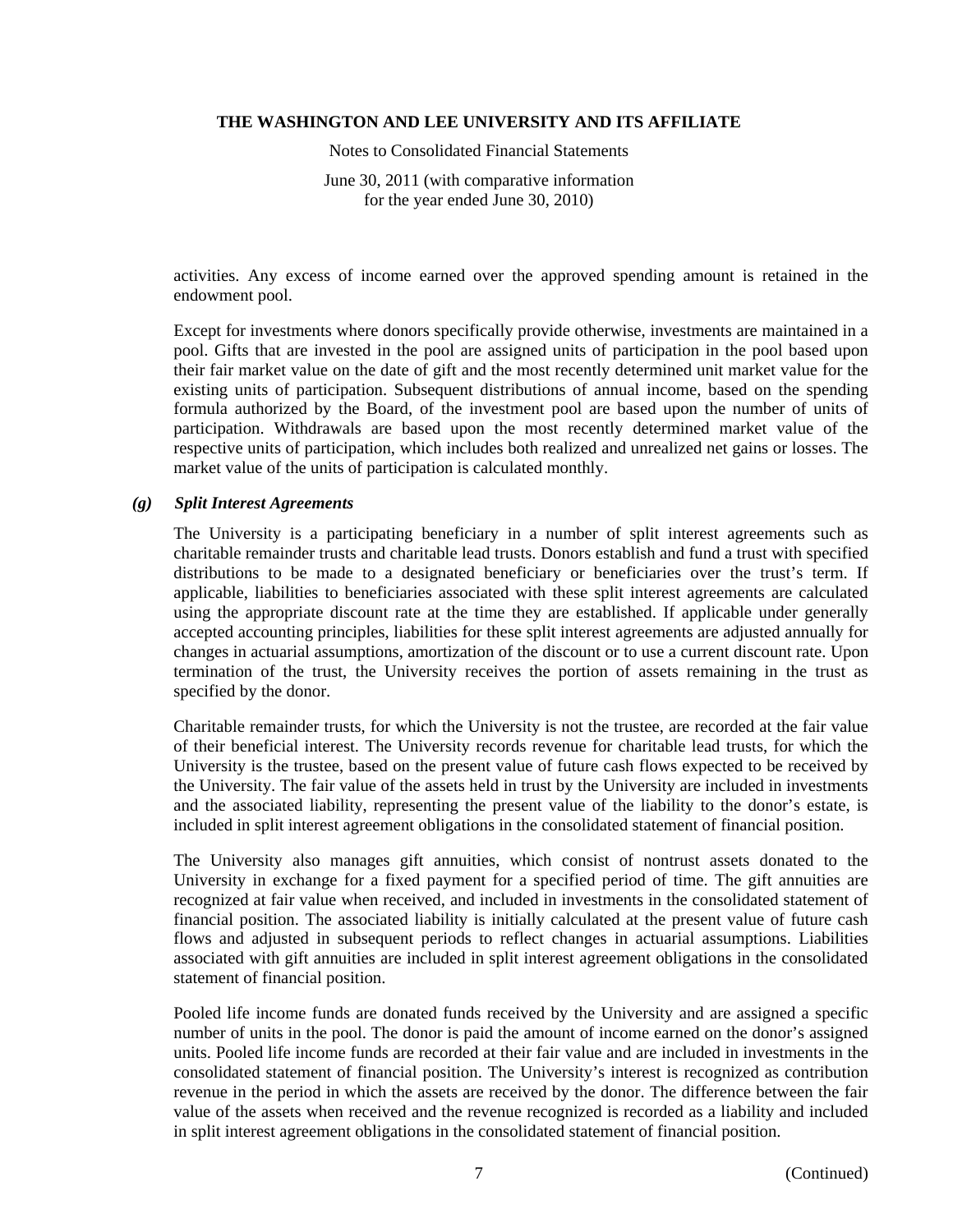Notes to Consolidated Financial Statements

June 30, 2011 (with comparative information for the year ended June 30, 2010)

# *(h) Funds Held in Trust by Others*

Funds held in trust by others represent resources neither in the possession nor under the control of the University, but held and administered by outside fiscal agents, with the University deriving income from such funds. The fair value of the University's share of the assets is reflected in the consolidated statement of financial position and the income (including unrealized appreciation and depreciation) is recorded in the consolidated statement of activities.

# *(i) Land, Buildings, and Equipment*

Land, buildings, and equipment, including art properties, are stated at cost at the date of acquisition or fair value at the date of gift, less accumulated depreciation, computed on a straight-line basis over the estimated useful lives of land improvements (15-30 years), buildings (30-50 years), and equipment (10 years). The University does not provide depreciation on its art properties because a decrease in economic benefit is not anticipated since the University expects to take the necessary steps to maintain their condition. Interest on borrowings is capitalized from the date of the borrowing until the specified qualifying assets acquired with those borrowings are ready for their intended use or the borrowing is retired, whichever occurs first. Capitalized interest is amortized over the useful life of the qualifying asset.

# *(j) Classification of Gifts*

Contributions, including unconditional promises to give, are reported as increases in the appropriate category of net assets, except contributions that impose restrictions that are met in the same fiscal year. These contributions are received and included in unrestricted revenues.

The University records gifts of cash and other assets at their fair value as restricted support if they are received with donor stipulations that limit their use. When a donor restriction expires, that is, when a stipulated time restriction ends or purpose restriction is accomplished, temporarily restricted net assets are reclassified to unrestricted net assets and reported in the consolidated statement of activities as net assets released from restrictions. Conditional promises to give are not recognized until the conditions on which they depend are substantially met.

The University reports gifts of land, buildings, and equipment as unrestricted support unless explicit donor stipulations specify how the donated assets must be used. Gifts of long-lived assets with explicit restrictions that specify how the assets are to be used and gifts of cash or other assets that must be used to acquire long-lived assets are reported as restricted support.

In the event a donor makes changes to the nature of a restricted gift which affects its classification among the net asset categories, such amounts are reflected as "redesignated funds" in the consolidated statement of activities.

# *(k) Contributions Receivable*

The University records a receivable to reflect the unconditional promises of donors to make future contributions. Unconditional promises to give that are expected to be collected in future years are recorded at the present value of their estimated future cash flows using discount rates applicable to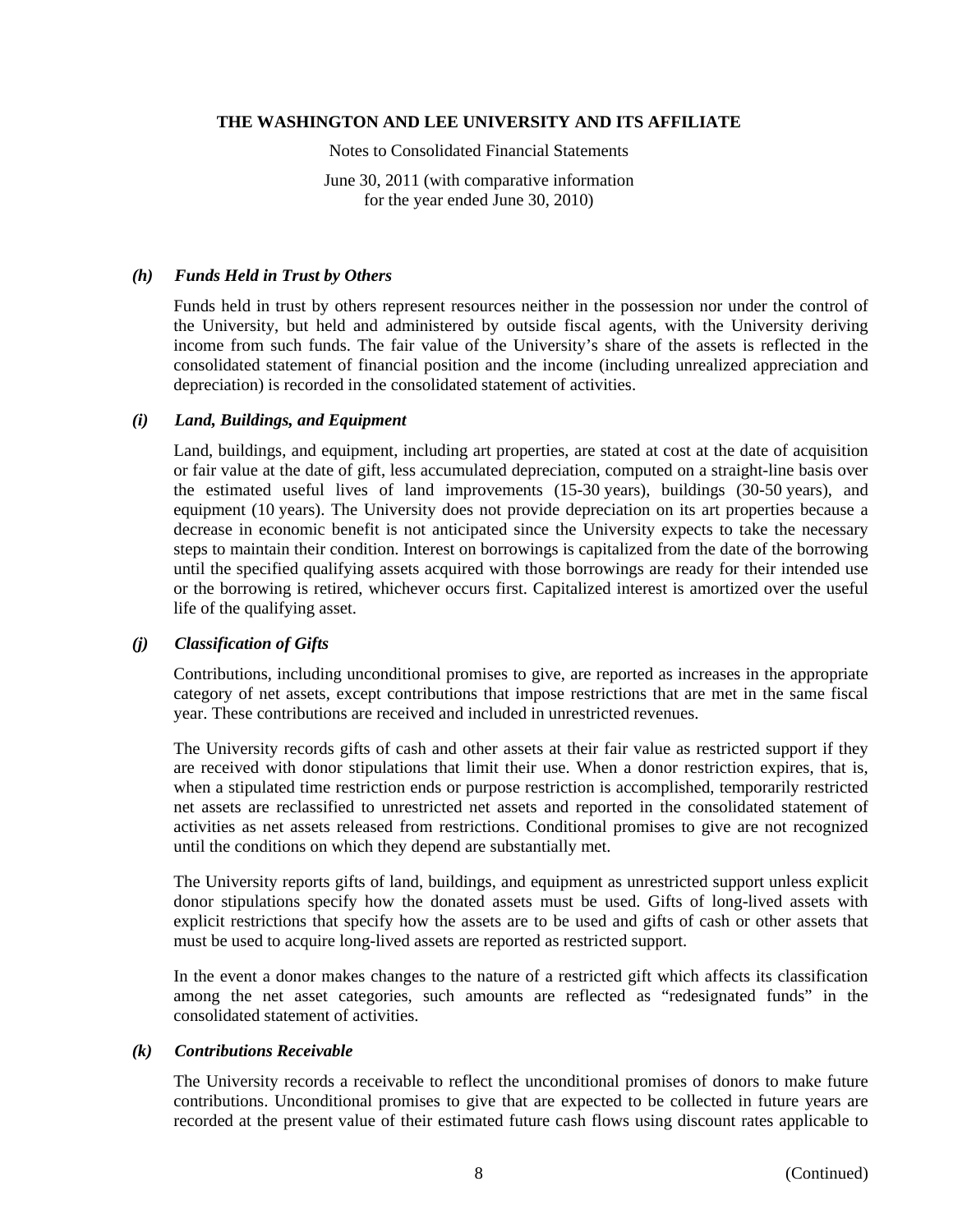Notes to Consolidated Financial Statements

June 30, 2011 (with comparative information for the year ended June 30, 2010)

the years in which the promises are received. An allowance is made for uncollectible contributions based upon management's judgment after analysis of creditworthiness of the donors, past collection experience, and other relevant factors.

#### *(l) Asset Retirement Obligations*

The University has recorded a liability for its asset retirement obligations (ARO), although the exact timing and method of settlement are unknown. The ARO was capitalized as part of the carrying amount of the long-lived asset retroactively to the time at which legal or contractual regulations created the obligation. The ARO for the University is primarily associated with the cost of removal and disposal of asbestos and fuel tanks.

#### *(m) Tuition and Fees*

Tuition and fee revenues are recorded on the consolidated statement of activities net of student financial aid as unrestricted revenue. Student financial aid is provided from earnings on restricted funds and certain board-designated endowments, along with gifts and grants dedicated to providing student financial aid.

#### *(n) Functional Expenses*

The University has developed and implemented a system of allocating expenses related to more than one function. These expenses are depreciation, interest and operations and maintenance of plant. Depreciation is allocated by individual fixed assets to the function utilizing that asset. Interest is allocated based on the use of borrowed money in the individual functional category.

Operations and maintenance of plant expenses are divided into those used for the total institution not charged back to the operating units, and those that are charged to some units but not all units. Allocation was determined though a study of departmental uses of the operations and maintenance budget within each functional category.

# *(o) Operations*

Operating revenues and expenses include all transactions that increase or decrease net assets, except those associated with long-term gifts for endowment and plant. Operating revenues include investment return appropriated in accordance with the University's endowment spending policy, as reflected in the consolidated statement of activities as endowment return allocated to operations.

# *(p) Derivative Instruments*

All derivative instruments are recognized as either assets, included in accounts and other receivables, or liabilities, included in accounts and other payables, in the consolidated statement of financial position at their respective fair values. Changes in the fair value of derivative instruments are recorded as other nonoperating activities on the consolidated statement of activities. Using derivative financial instruments may increase the University's exposure to credit risk and market risk. The University minimizes the credit (or repayment) risk in derivative instruments by (1) entering into transactions with high-quality counterparties, (2) limiting the amount of exposure to each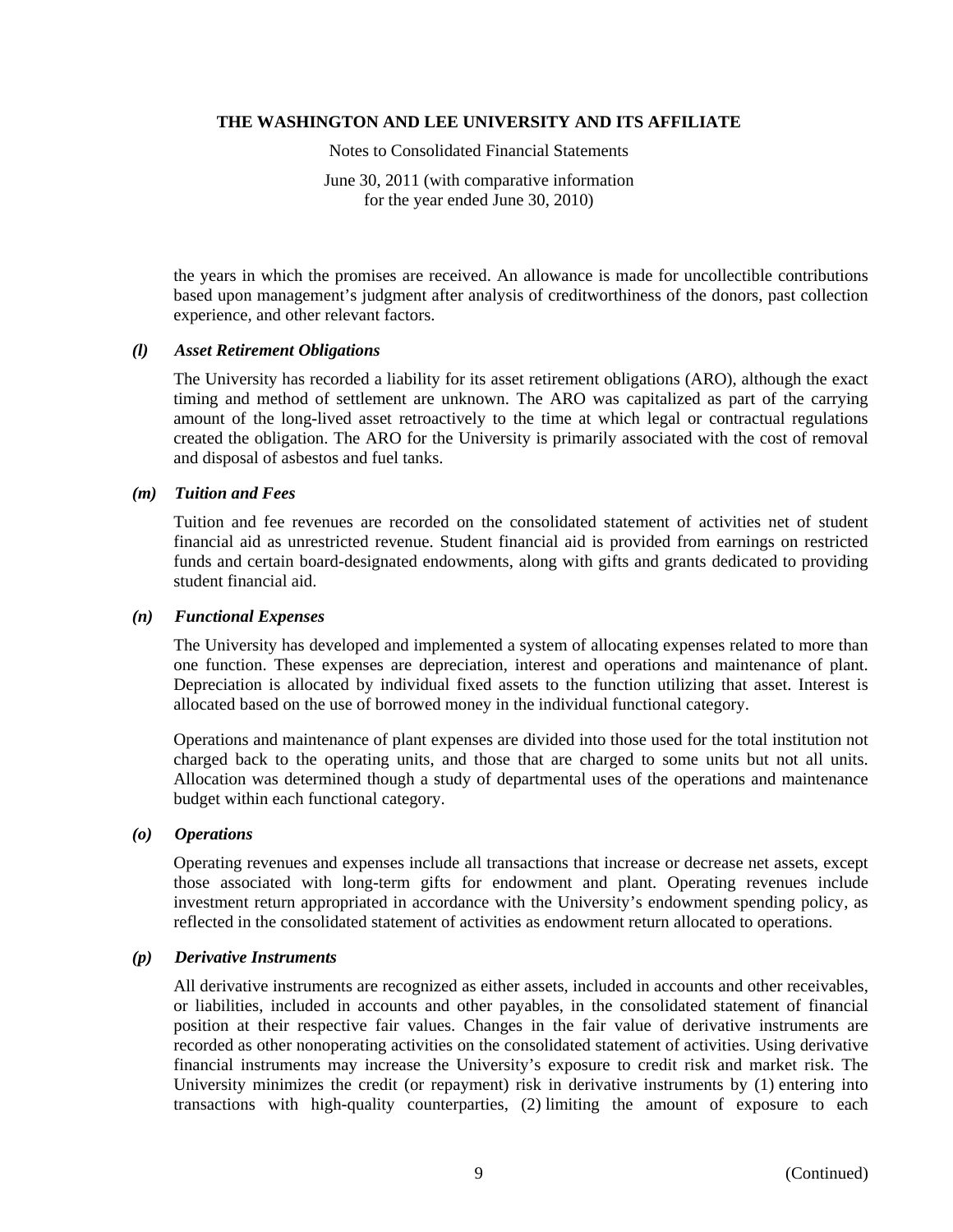Notes to Consolidated Financial Statements

June 30, 2011 (with comparative information for the year ended June 30, 2010)

counterparty, and (3) monitoring the financial condition of its counterparties. Market risk is the adverse effect on the value of a derivative financial instrument that results from a change in interest rates.

# *(q) Income Taxes*

The Washington and Lee University has been classified as an organization described under Section  $501(c)(3)$  of the Internal Revenue Code and thus exempt from federal income taxes on activities related to its exempt purpose. The University does not believe that there are any unrecognized tax benefits or costs that should be recorded in the consolidated financial statements. Accordingly, no provision for income taxes has been reflected in the consolidated financial statements.

The Internal Revenue Service (IRS) has held that a Virginia limited liability company, treated as a partnership for state income tax purposes, would also be treated as a partnership for federal income tax purposes. Therefore, income taxes are not provided with respect to the operations of Colonnade Restoration, LLC since each member is responsible for the income tax consequences associated with its proportionate share of such operations.

# *(r) Fair Value Measurements*

Certain assets and liabilities are reported or disclosed at fair value in the consolidated financial statements. Fair value is defined as the price that would be received to sell an asset or paid to transfer a liability in an orderly transaction between market participants at the measurement date. See note 19 for additional information with respect to fair value measurements.

# *(s) New Accounting Pronouncements*

Effective June 30, 2011, the University adopted the disclosure provisions of Accounting Standards Update No. 2010-06, *Fair Value Measurements and Disclosures (Topic 820): Improving Disclosures about Fair Value Measurements* (ASU 2010-06), which provides amendments to ASC Subtopic 820-10, *Fair Value Measurements and Disclosures*, and requires new disclosures on transfers in and out of Levels 1 and 2 and on activity in Level 3 fair value measurements. The adoption of ASU 2010–06 did not have a material impact on the consolidated financial statements.

# *(t) Use of Estimates*

The preparation of financial statements in conformity with U.S. generally accepted accounting principles requires management to make estimates and assumptions that affect the reported amounts of assets and liabilities and disclosure of contingent assets and liabilities at the date of the financial statements and the reported amounts of revenues and expenses during the reporting period. Items subject to such estimates and assumptions primarily include the carrying value of nontraditional investments, certain real estate holdings, post-retirement benefits, land, buildings and equipment, and accounts and contributions receivable. In the near term, actual results could differ from those estimates.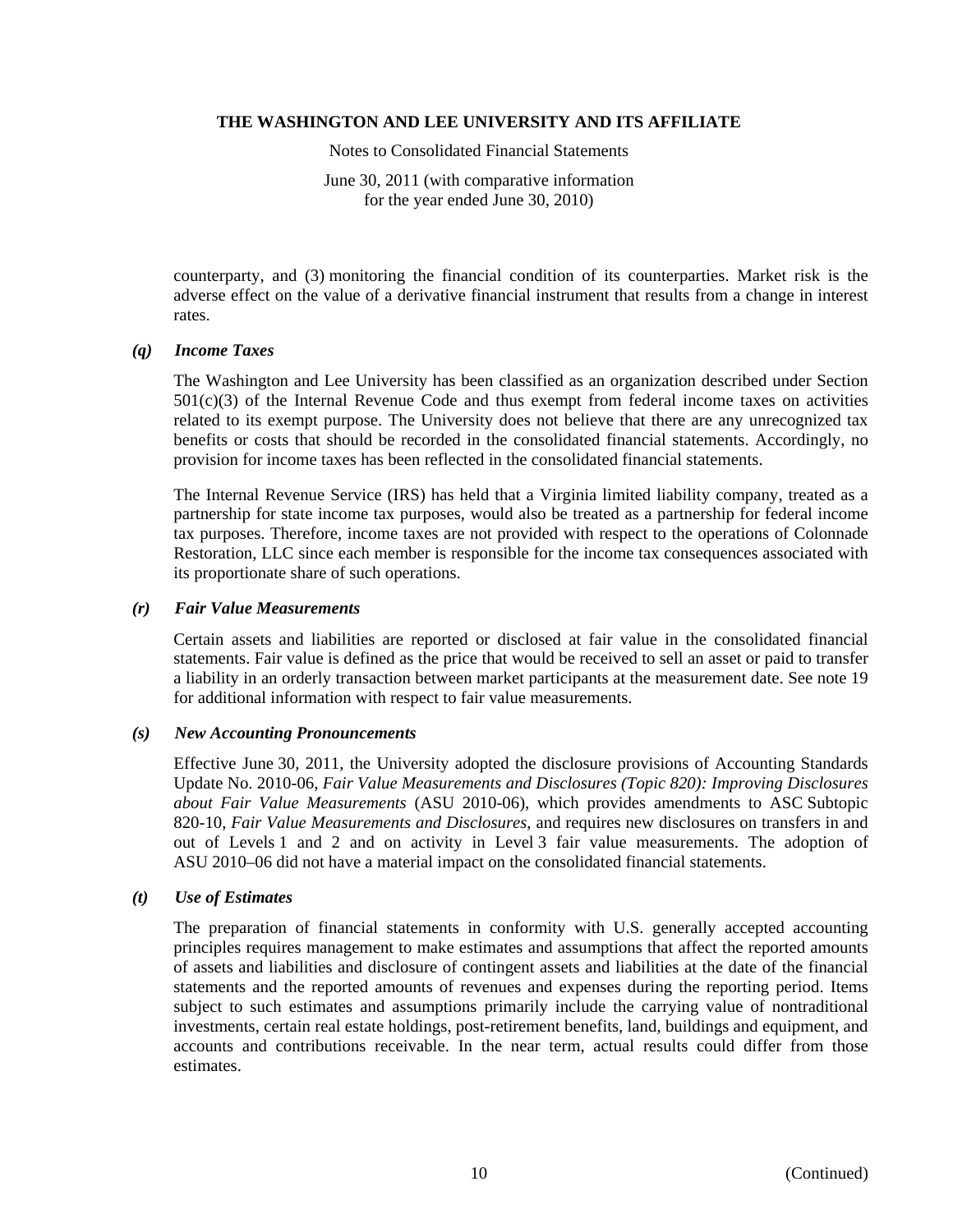Notes to Consolidated Financial Statements

June 30, 2011 (with comparative information for the year ended June 30, 2010)

# **(3) Notes Receivable**

Notes receivable are carried at unpaid principal balance, less an allowance for doubtful accounts, and consist of the following at June 30, 2011 and 2010 (in thousands):

|                                         |                 | <b>Interest</b> |               |       |       |
|-----------------------------------------|-----------------|-----------------|---------------|-------|-------|
|                                         | <b>Maturity</b> | rates           |               | 2011  | 2010  |
| Student Financial Aid:                  |                 |                 |               |       |       |
| Federally funded aid, net of allowance  |                 |                 |               |       |       |
| for doubtful accounts of \$444 and      |                 |                 |               |       |       |
| \$405, respectively                     | up to 10 years  | $3\% - 5\%$     | <sup>\$</sup> | 1.566 | 1,685 |
| University funded aid, net of allowance |                 |                 |               |       |       |
| for doubtful accounts of \$221 and      |                 |                 |               |       |       |
| \$208, respectively                     | up to 10 years  | $3\% - 9\%$     |               | 3.114 | 2.954 |
| <b>Other Notes:</b>                     |                 |                 |               |       |       |
| Note receivable from sale of Skylark    |                 |                 |               |       |       |
| Farm                                    | 10/31/2020      | 5%              |               | 2,228 |       |
| Miscellaneous notes                     | various         | various         |               | 502   | 40    |
|                                         |                 |                 | \$            | 7.410 | 4.679 |

# **(4) Contributions Receivable**

Contributions receivable, which are reported net of an allowance for uncollectible amounts and a present value discount, are expected to be collected as follows at June 30, 2011 and 2010 (in thousands):

|                                                                                                           | 2011                          | 2010                    |
|-----------------------------------------------------------------------------------------------------------|-------------------------------|-------------------------|
| Receivable in less than one year<br>Receivable in one year to five years<br>Receivable in over five years | \$<br>30,533<br>29,808<br>607 | 54,679<br>29,534<br>607 |
| Total contributions receivable, gross                                                                     | 60,948                        | 84,820                  |
| Less allowance for uncollectible contributions                                                            | (606)                         | (819)                   |
| Total contributions receivable, net of allowance                                                          | 60,342                        | 84,001                  |
| Discount to reduce contributions to present value                                                         | (1,987)                       | (3,746)                 |
| Total                                                                                                     | \$<br>58,355                  | 80,255                  |

The University discounts contributions to present value utilizing a discount rate on the date of the pledge, which remains constant for the life of a pledge. The discount rates ranged from 0.18% to 7.67% at June 30, 2011.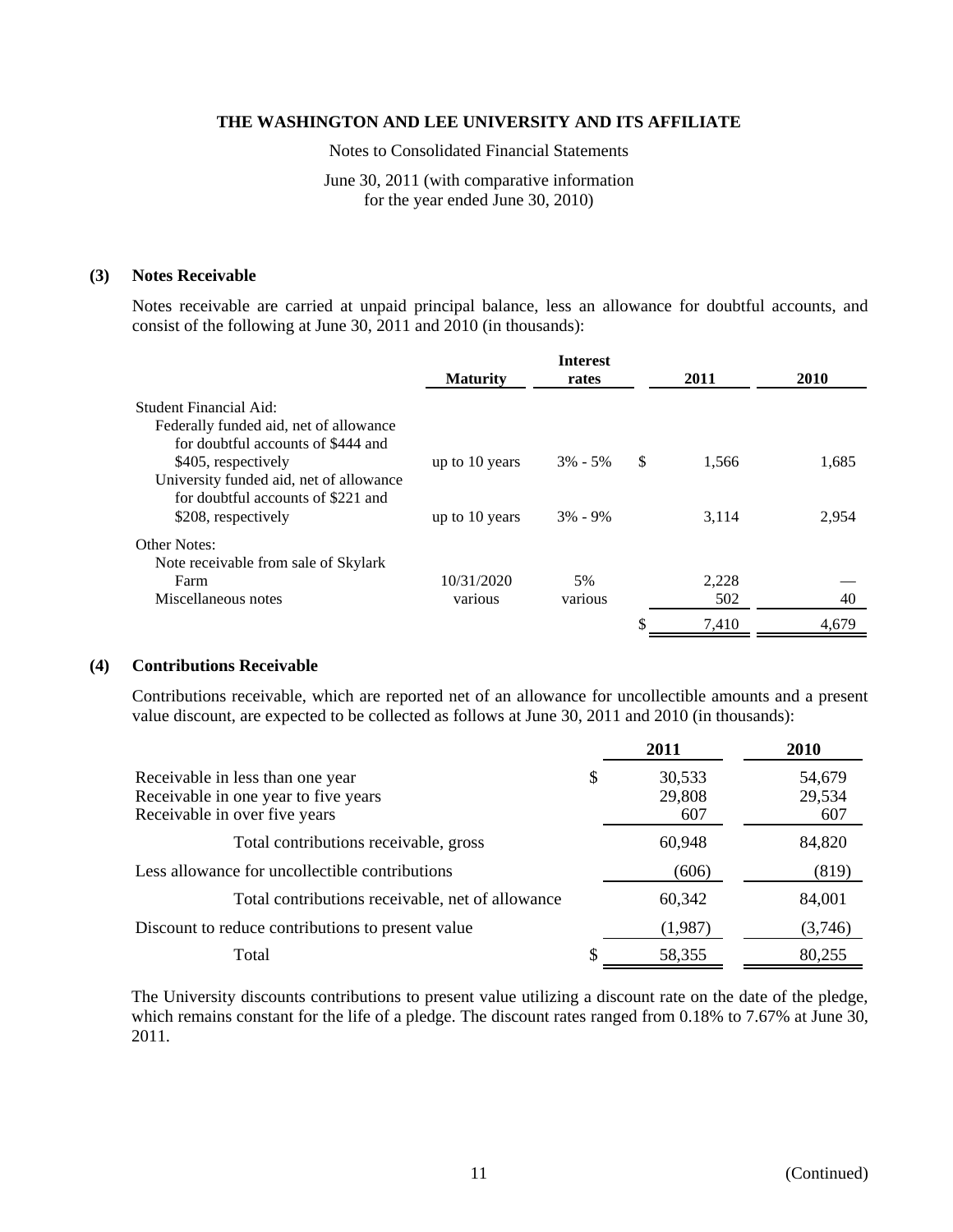Notes to Consolidated Financial Statements

June 30, 2011 (with comparative information for the year ended June 30, 2010)

As of June 30, 2011, gross contributions receivable include \$14,883,000 remaining to be collected on two permanently restricted contributions. These contributions are restricted to fund faculty salaries, scholarships, professorships, internships, lectures, and a special fund that enables the University to respond strategically to changing needs.

# **(5) Land, Buildings, and Equipment**

Land, buildings, and equipment at June 30, 2011 and 2010 consist of the following (in thousands):

|                               | 2011        | 2010       |
|-------------------------------|-------------|------------|
| Land                          | \$<br>5,730 | 2,712      |
| Land improvements             | 8,978       | 8,191      |
| Buildings and improvements    | 290,045     | 271,349    |
| Equipment                     | 40,811      | 39,827     |
| Art properties                | 2,666       | 2,465      |
|                               | 348,230     | 324,544    |
| Less accumulated depreciation | (142, 236)  | (133, 264) |
|                               | 205,994     | 191,280    |
| Construction in progress      | 14,021      | 16,027     |
| Total                         | 220,015     | 207,307    |

# **(6) Net Assets**

#### Temporary Restricted Net Assets

Temporarily restricted net assets at June 30, 2011 and 2010 are available for the following purposes (in thousands):

|                                                          |    | 2011    | 2010    |
|----------------------------------------------------------|----|---------|---------|
| Financial aid                                            | \$ | 7,269   | 7,190   |
| <b>Faculty support</b>                                   |    | 3,350   | 2,578   |
| Program support                                          |    | 27,175  | 22,718  |
| Library and collections support                          |    | 102     | 78      |
| Buildings and equipment                                  |    | 1,474   | 1,690   |
| Contributions receivable                                 |    | 29,633  | 29,478  |
| Planned giving arrangements                              |    | 11,581  | 12,884  |
| Other                                                    |    | 409     | 281     |
| Accumulated appreciation on donor-restricted endowment   |    |         |         |
| funds, principally for program support and financial aid |    | 264,395 | 213,254 |
| Total                                                    | S  | 345,388 | 290,151 |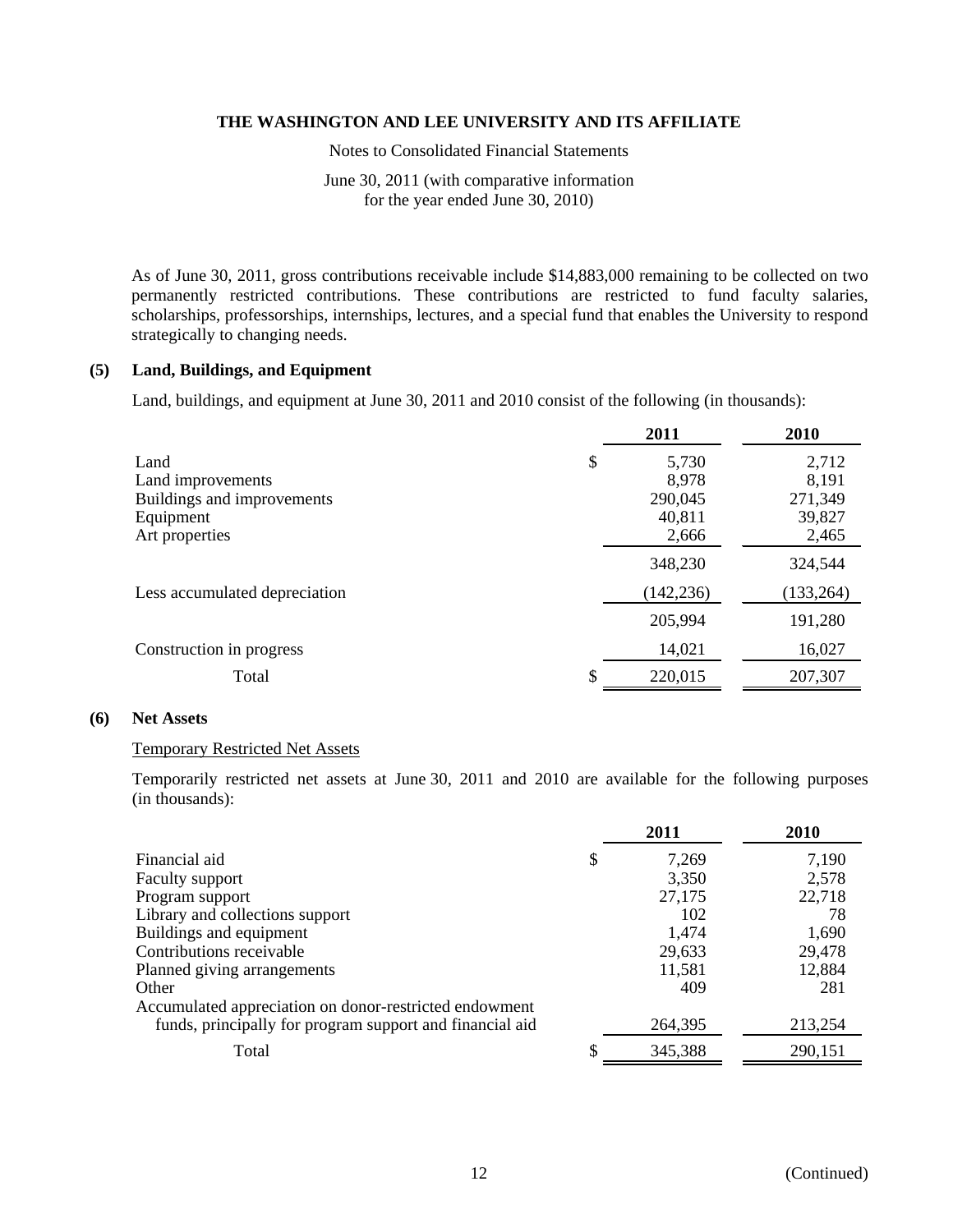Notes to Consolidated Financial Statements

# June 30, 2011 (with comparative information for the year ended June 30, 2010)

# Permanently Restricted Net Assets

Permanently restricted net assets at June 30, 2011 and 2010 are comprised of the following (in thousands):

|                                 | 2011    | 2010    |
|---------------------------------|---------|---------|
| Purpose restricted:             |         |         |
| \$<br>Financial aid             | 228,820 | 195,511 |
| Faculty support                 | 24,120  | 18,728  |
| Program support                 | 464,684 | 376,740 |
| Library and collections support | 3,289   | 2,485   |
| Buildings and equipment         | 2,645   | 2,477   |
| Other                           | 4,525   | 2,160   |
|                                 | 728,083 | 598,101 |
| Time restricted:                |         |         |
| Contributions receivable        | 29,568  | 51,491  |
| Planned giving arrangements     | 8,228   | 6,789   |
|                                 | 37,796  | 58,280  |
| \$<br>Total                     | 765,879 | 656,381 |

#### **(7) Investments**

Most of the University's long-term investments are held in an investment pool. Annuity and life income trusts and certain other investments are maintained separately from the investment pool.

The participation in the pool and ownership of the other investments at June 30, 2011 and 2010 for each class of net assets is as follows (in thousands):

|                        |     | <b>Investment</b><br>pool | <b>Annuity and</b><br>life income | <b>Other</b> | <b>Total</b> |
|------------------------|-----|---------------------------|-----------------------------------|--------------|--------------|
| 2011:                  |     |                           |                                   |              |              |
| Net assets:            |     |                           |                                   |              |              |
| Unrestricted           | \$  | 191,606                   |                                   | 26,247       | 217,853      |
| Temporarily restricted |     | 269,487                   | 38,741                            |              | 308,228      |
| Permanently restricted |     | 373,033                   | 25,812                            |              | 398,845      |
| Investments as of      |     |                           |                                   |              |              |
| June 30, 2011          | \$. | 834,126                   | 64,553                            | 26,247       | 924,926      |
| 2010:                  |     |                           |                                   |              |              |
| Net assets:            |     |                           |                                   |              |              |
| Unrestricted           | \$  | 166,040                   |                                   | 23,585       | 189,625      |
| Temporarily restricted |     | 217,115                   | 41,133                            |              | 258,248      |
| Permanently restricted |     | 326,651                   | 23,351                            |              | 350,002      |
| Investments as of      |     |                           |                                   |              |              |
| June 30, 2010          | \$  | 709,806                   | 64,484                            | 23,585       | 797,875      |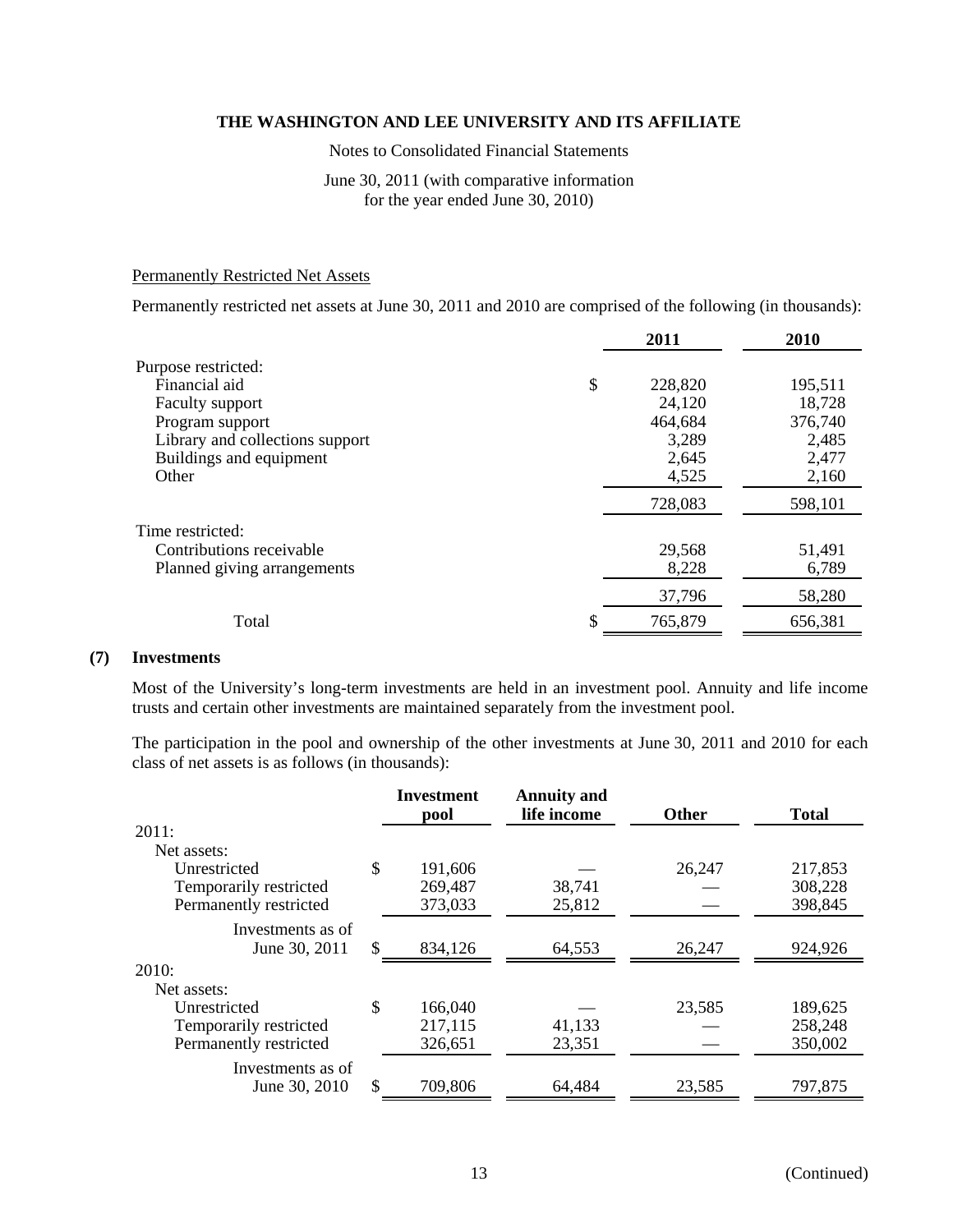Notes to Consolidated Financial Statements

June 30, 2011 (with comparative information for the year ended June 30, 2010)

Full time faculty members and administrative, professional and supervisory employees who are defined as exempt personnel under the terms of the Fair Labor Standards Act of 1938, as amended, are eligible for University housing loans. These housing loans may be used to purchase, build, or improve a principal residence in the Lexington-Rockbridge County area immediately upon entering the employ of the University. These mortgage loans, included in investments on the consolidated statement of financial position, are carried at fair value of \$52,252,000 and \$56,369,000 as of June 30, 2011 and 2010, respectively. The interest rates on these loans range from 2.63% to 7.49% and maturity dates range up to 30 years. The face value of these loans as of June 30, 2011 and 2010 was approximately \$51,747,000 and \$56,115,000, respectively.

As of June 30, 2011, the University has \$680,286,000 of investments in both marketable and non-marketable alternative investment funds that are reported at estimated fair value.

Approximately \$680,147,000 represents the non-marketable alternative investments and, although a secondary market exists for non-marketable investments, it is not active and individual transactions are typically not observable. When transactions occur in this limited secondary market, they may occur at discounts to the reported net asset value. Therefore, if the redemption rights in the funds were restricted or eliminated and the University was to sell these investments in the secondary market, it is reasonably possible that a buyer in the secondary market may require a discount to the reported net asset value, and the discount could be significant.

Investments, at estimated fair value, are comprised of the following at June 30, 2011 and 2010 (in thousands):

|                                 | <b>Endowment</b> | Life<br>income and<br>annuities | <b>Other</b> | <b>Total</b> | 2010<br><b>Total</b> |
|---------------------------------|------------------|---------------------------------|--------------|--------------|----------------------|
| Short-term investments          | \$<br>42,065     |                                 | 9,332        | 51,397       | 58,798               |
| Equities                        | 41,837           | 54,103                          | 1,339        | 97,279       | 50,728               |
| Fixed income                    | 26,437           | 9,222                           | 988          | 36,647       | 33,454               |
| Real assets                     | 46,273           | 841                             | 1,136        | 48,250       | 50,002               |
| Emerging markets                |                  |                                 |              |              | 2,890                |
| Hedge funds                     |                  | 1,873                           |              | 1,873        | 6,016                |
| Mortgage loans to staff and     |                  |                                 |              |              |                      |
| fraternities                    | 52,055           |                                 | 197          | 52,252       | 56,369               |
| Multi-Asset Class (see below) * | 590,439          |                                 | 2,232        | 592,671      | 501,965              |
| Private Equity/Venture Capital  | 44,389           |                                 | 168          | 44,557       | 37,653               |
| Total                           | \$<br>843,495    | 66,039                          | 15,392       | 924,926      | 797,875              |

\* This represents the University's investments in Makena Capital Management, LLC (Makena). Makena's Multi-Asset Class portfolio is diversified across geographies, strategies, and over 150 best-of-class investment managers.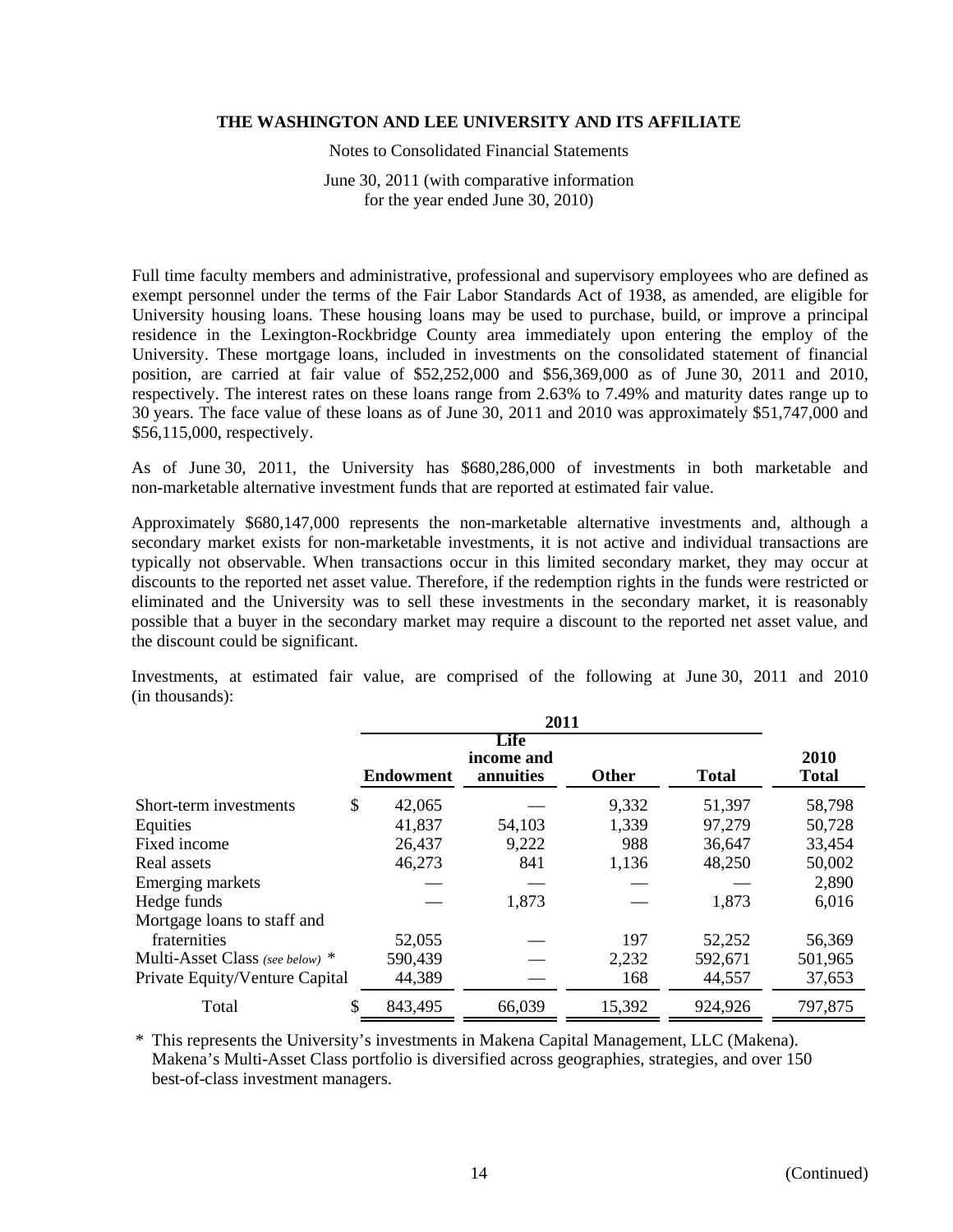Notes to Consolidated Financial Statements

June 30, 2011 (with comparative information for the year ended June 30, 2010)

The following table summarizes the investment return and its classification in the consolidated statement of activities (in thousands):

|                                                                                                                                                                                                                                                                                  | 2011                   | 2010            |
|----------------------------------------------------------------------------------------------------------------------------------------------------------------------------------------------------------------------------------------------------------------------------------|------------------------|-----------------|
| Interest and dividend income, net of investment expenses of<br>\$471 and \$606 in 2011 and 2010, respectively<br>Net appreciation in fair value of investments                                                                                                                   | \$<br>5,384<br>115,841 | 5,153<br>92,190 |
| Total investment return                                                                                                                                                                                                                                                          | 121,225                | 97,343          |
| Less investment return available under spending policy,<br>including board-designated amounts of \$28,837 and \$25,842<br>in 2011 and 2010, respectively, and temporarily restricted<br>amounts of \$4,430 and \$4,083 in 2011 and 2010, respectively                            | (34, 107)              | (30, 814)       |
| Investment return in excess of amount available<br>under spending policy, including permanently<br>restricted amounts of \$3,044 and \$3,745 in<br>2011 and 2010, respectively, and temporarily<br>restricted amounts of \$50,251 and \$34,107<br>in 2011 and 2010, respectively | 87,118                 | 66,529          |

The University maintains a statement of investment policies and objectives which is approved by the Investment Committee and the Board of Trustees. The policy, which is reviewed no less than every two years, provides guidance on investment objectives, appropriate investment vehicles, asset allocation and spending policy for the endowment investments. In December 2007, the University employed Makena Capital Management, LLC (Makena) to manage the majority of the University's endowment funds. In so doing, the University has delegated the authority for asset allocation and manager selection to Makena, and in the period since the selection of Makena, the University has redeemed holdings from other managers (legacy investments) and placed those funds with Makena. As of June 30, 2011, approximately 70% of the University's endowment funds were held at Makena.

Makena utilizes both traditional and non-traditional investment strategies for the implementation of asset allocation. The single investment pooled fund is invested in approximately 170 individual managers across 8 asset classes and over 42 sub-asset class investment strategies. The portfolio is structured across the asset and sub-asset classes to generate performance in excess of relevant benchmarks while realizing substantially lower volatility than equity markets.

The portfolio as of June 30, 2011 and 2010 was allocated across the following asset classes as follows:

|                               | 2011 | 2010 |
|-------------------------------|------|------|
| Equity                        | 15%  | 15%  |
| <b>Tactical Hedged Equity</b> | 10%  | 7%   |
| <b>Real Estate</b>            | 10%  | 8%   |
| Private Equity                | 19%  | 16%  |
| <b>Natural Resources</b>      | 9%   | 9%   |
| Absolute Return               | 24%  | 31%  |
| <b>Fixed Income</b>           | 10%  | 12%  |
| Cash                          | 3%   | 2%   |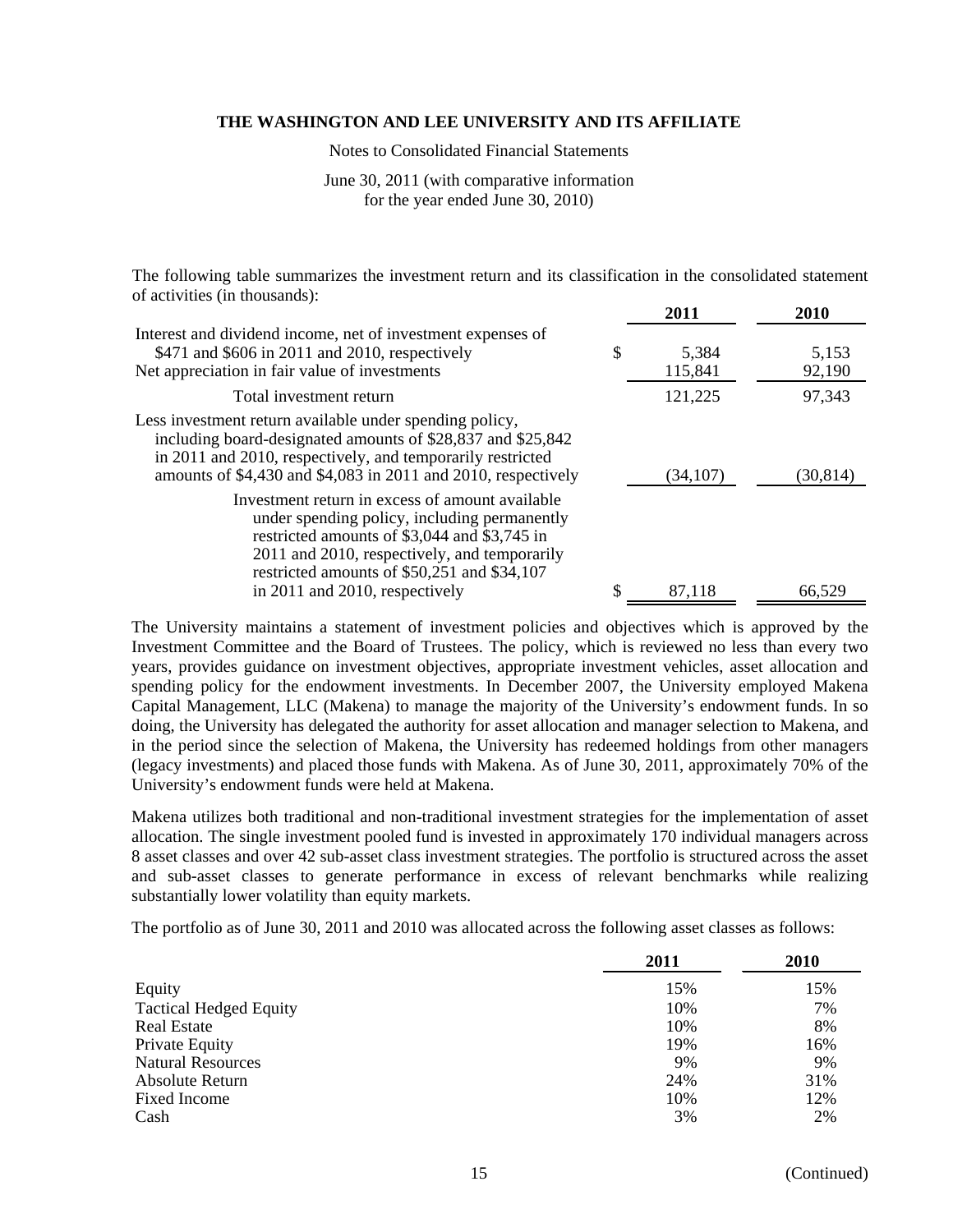Notes to Consolidated Financial Statements

June 30, 2011 (with comparative information for the year ended June 30, 2010)

Other investments held by the University are related to "legacy" assets of the endowment which are a series of hedge funds, private equity and venture capital funds and real asset funds. These are held with the University as a limited partner in each of the investments. These funds are structured to draw as needed capital commitments from the investors over a defined period of time. The University, as of June 30, 2011 and 2010, had potential capital draws to be called in these investments of approximately \$8.14 million and \$14.15 million, respectively. These funds were entered into with the expectation that their risk and return profiles were less correlated to equity indices and as a result could assist the portfolio in recognizing long-term real returns at lesser volatility than a simple equity portfolio could deliver. In addition, the University holds a portfolio of employee mortgages that serves as both an employee benefit and an investment. These assets most closely mirror fixed income investments with a defined earnings and principal repayment stream for each. Finally, the University holds cash and cash equivalents to address liquidity needs that are not as easily met under the Makena structure. The cash and cash equivalents are utilized to provide capital commitment funding on "legacy" investments and endowment payout.

In addition, the University has within its investments, those investments held by the University as trustee that provide payout to named beneficiaries but will ultimately be passed to the University. These funds are held at BNY Mellon and are invested primarily across a range of equity indexed products and fixed income indexed products in a more traditional investment approach. The majority of the funds are held in mutual fund products.

The following table provides outstanding unfunded commitments and fund redemption information by major asset class within the University's investment pool as of June 30, 2011 (in thousands):

|    | 2011          |                         |                                                                |                                       |  |
|----|---------------|-------------------------|----------------------------------------------------------------|---------------------------------------|--|
|    | Fair<br>value | Unfunded<br>commitments | <b>Redemption</b><br>frequency<br>(if currently)<br>available) | <b>Redemption</b><br>notice<br>period |  |
|    |               |                         |                                                                |                                       |  |
| \$ | 51,397        |                         | Daily                                                          | $1$ day                               |  |
|    | 97,279        |                         | Daily, monthly                                                 | 1 to 30 days                          |  |
|    | 36,647        |                         | Daily, monthly                                                 | 1 to 30 days                          |  |
|    | 48,250        | 3,470                   | $^\ast$                                                        | $\ast$                                |  |
|    | 1,873         |                         | Annual                                                         | 90 days                               |  |
|    |               |                         |                                                                |                                       |  |
|    | 52,252        |                         | N/A                                                            | N/A                                   |  |
|    | 592,671       |                         | Annual                                                         | 1 year                                |  |
|    | 44,557        | 4,671                   | $\ast$                                                         | $\ast$                                |  |
| S  | 924,926       | 8,141                   |                                                                |                                       |  |
|    |               |                         |                                                                |                                       |  |

\* These are primarily limited partnerships where distributions are made to investors through the liquidation of the underlying assets. It is expected to take 10-15 years to fully distribute these assets.

# **(8) Endowment**

Endowment is a term used commonly to refer to the resources that have been restricted by donors or designated by the Board of Trustees that will be invested to provide future revenue to support the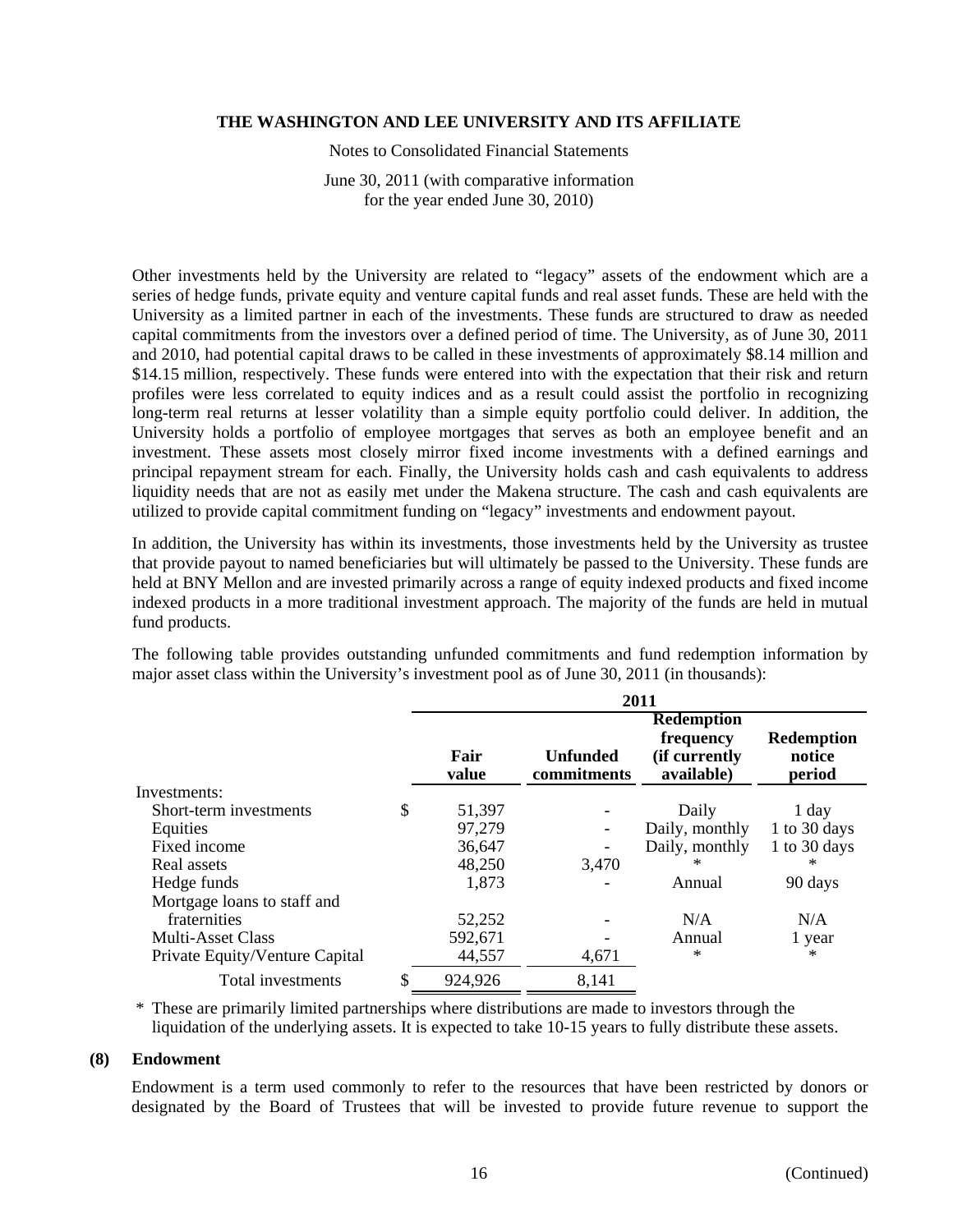Notes to Consolidated Financial Statements

June 30, 2011 (with comparative information for the year ended June 30, 2010)

University's activities. As of June 30, 2011, the University holds 1,197 endowment funds, of which 1,109 are true endowments (restricted by the donor) and 88 are quasi-endowments (designated by the Board).

# *Interpretation of Relevant Law*

Based on the interpretation of Virginia's legislation, which incorporates the provisions of the Uniform Prudent Management of Institutional Funds Act (the Act or UPMIFA), by the Board of Trustees of the University, and absent explicit donor stipulations to the contrary, the University classifies the original value of gifts donated to the permanent endowment, as well as accumulations to the permanent endowment made at the direction of the donor, as permanently restricted net assets.

The remaining portion of the donor-restricted endowment fund that is not classified in permanently restricted net assets is classified as temporarily restricted net assets until those amounts are appropriated for expenditure by the Board of Trustees in a manner consistent with the standard of prudence prescribed by the Act. In accordance with the Act, the University considers the following factors in making a determination to appropriate or accumulate donor-restricted endowment funds:

- 1. The duration and preservation of the fund;
- 2. The purposes of the University and the donor-restricted endowment fund;
- 3. General economic conditions;
- 4. The possible effect of inflation or deflation;
- 5. The expected total return from income and the appreciation of investments;
- 6. Other resources of the University; and
- 7. The investment policies of the University.

Endowment net assets consist of the following at June 30, 2011 (in thousands):

|                                  | <b>Unrestricted</b> | <b>Temporarily</b><br><b>Restricted</b> | <b>Permanently</b><br><b>Restricted</b> | <b>Total</b> |
|----------------------------------|---------------------|-----------------------------------------|-----------------------------------------|--------------|
| Donor-restricted endowment funds | (683)               | 266,743                                 | 373,033                                 | 639,093      |
| Board-designated endowment funds | 204,402             |                                         |                                         | 204,402      |
| Total endowed net assets         | 203.719             | 266,743                                 | 373,033                                 | 843.495      |

Included in temporarily restricted net assets at June 30, 2011 is \$264,395,000, which will be released from restriction when appropriated by the Board of Trustees.

Endowment net assets consist of the following at June 30, 2010 (in thousands):

|                                  | <b>Unrestricted</b> | <b>Temporarily</b><br><b>Restricted</b> | <b>Permanently</b><br><b>Restricted</b> | <b>Total</b> |
|----------------------------------|---------------------|-----------------------------------------|-----------------------------------------|--------------|
| Donor-restricted endowment funds | (7.727)             | 214,472                                 | 326,651                                 | 533,396      |
| Board-designated endowment funds | 186,730             |                                         |                                         | 186,730      |
| Total endowed net assets         | 179,003             | 214.472                                 | 326.651                                 | 720,126      |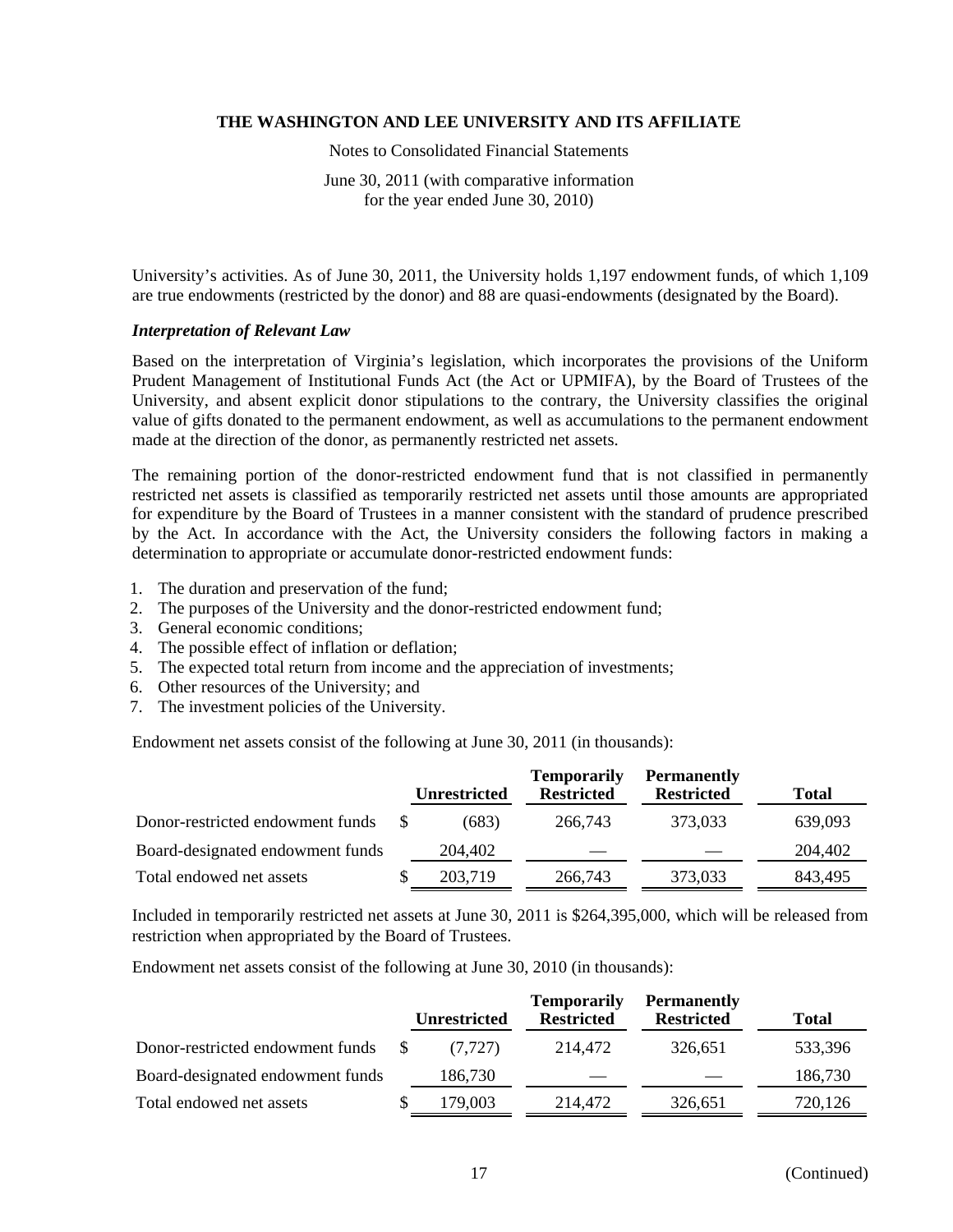Notes to Consolidated Financial Statements

June 30, 2011 (with comparative information for the year ended June 30, 2010)

Changes in endowment net assets for the year ended June 30, 2011 are as follows (in thousands):

|                                                             |   | <b>Unrestricted</b> | Temporarily<br><b>Restricted</b> | <b>Permanently</b><br><b>Restricted</b> | Total            |
|-------------------------------------------------------------|---|---------------------|----------------------------------|-----------------------------------------|------------------|
| Endowment net assets, June 30, 2010                         | S | 179,003             | 214,472                          | 326,651                                 | 720,126          |
| Investment return:<br>Investment income<br>Net appreciation |   | 4.544<br>28,550     | 13,585<br>62,556                 |                                         | 18.129<br>91,106 |
| Contributions and pledge payments                           |   | (76)                | 1,095                            | 46.382                                  | 47,401           |
| Appropriation for expenditure                               |   | (8,302)             | (24, 965)                        |                                         | (33,267)         |
| Endowment net assets, June 30, 2011                         |   | 203,719             | 266,743                          | 373,033                                 | 843,495          |

Changes in endowment net assets for the year ended June 30, 2010 are as follows (in thousands):

|                                     | <b>Unrestricted</b> | <b>Temporarily</b><br><b>Restricted</b> | <b>Permanently</b><br><b>Restricted</b> | <b>Total</b> |
|-------------------------------------|---------------------|-----------------------------------------|-----------------------------------------|--------------|
| Endowment net assets, June 30, 2009 | \$<br>162.584       | 184.513                                 | 277,583                                 | 624,680      |
| Investment return:                  |                     |                                         |                                         |              |
| Investment income                   | 7.898               | 21,200                                  |                                         | 29,098       |
| Net appreciation                    | 19,141              | 30,745                                  |                                         | 49,886       |
| Contributions and pledge payments   | 1,994               | 21                                      | 49,068                                  | 51,083       |
| Appropriation for expenditure       | (7,917)             | (22,007)                                |                                         | (29, 924)    |
| Transfer Board-designated funds     | (4,697)             |                                         |                                         | (4,697)      |
| Endowment net assets, June 30, 2010 | 179,003             | 214,472                                 | 326,651                                 | 720,126      |

# *Funds with Deficiencies*

From time to time, the fair value of assets associated with an individual donor-restricted endowment fund may fall below the original value of the fund. Deficiencies of this nature that are reported in unrestricted net assets were \$683,000 and \$7,727,000 as of June 30, 2011 and 2010, respectively. Subsequent gains that restore the fair value of the assets of the endowment fund to the required level will be classified as an increase in unrestricted net assets.

# *Return Objectives and Risk Parameters*

The University has adopted investment and spending policies for endowment assets that attempt to provide a predictable stream of funding to programs supported by its endowment while seeking to maintain the purchasing power of the endowment assets.

# *Strategies Employed for Achieving Objectives*

To satisfy its long-term rate-of-return objectives, the University relies on a total return strategy in which investment returns are achieved through both capital appreciation (realized and unrealized) and current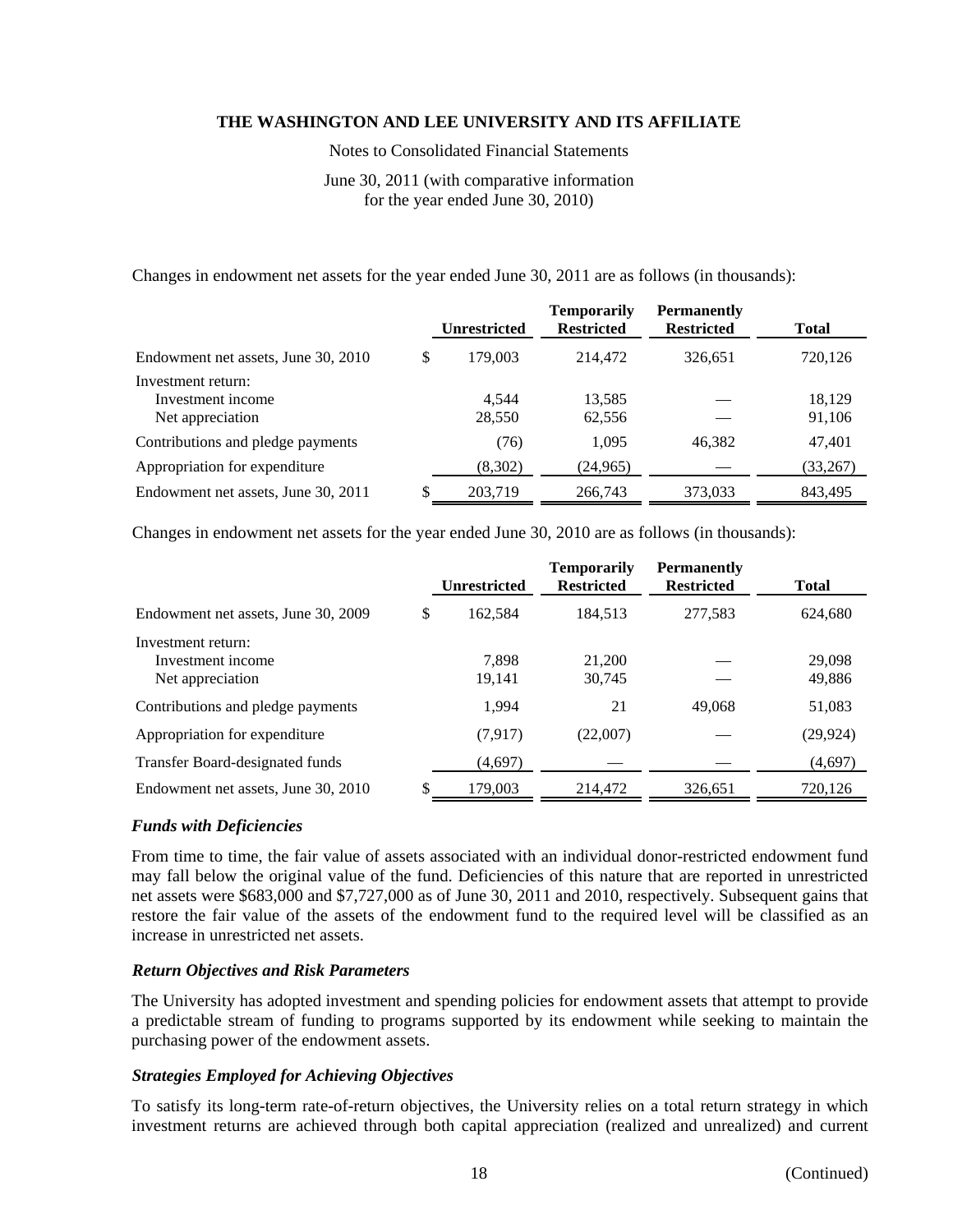Notes to Consolidated Financial Statements

June 30, 2011 (with comparative information for the year ended June 30, 2010)

yield (interest and dividends). The University targets a diversified asset allocation that places emphasis on investments in equities, bonds and absolute return strategies to achieve its long-term return objectives within prudent risk constraints.

# *Spending Policy and How the Investment Objectives Relate to Spending Policy*

The Board-approved spending formula for the endowment provides for spending the lesser of the prior year allocation incremented by a Consumer Price Index-based inflator, 6% of the three-year average of fair values at June 30, or a 5% ceiling related to the June 30 fair value. This model is often referred to as a constant growth spending formula.

# **(9) Funds Held in Trust by Others**

The majority of the funds held in trust by others (FHTBO) balance comes from the bequest of Letitia P. Evans of 15% of the annual net income of the Lettie Pate Evans Foundation, Inc. Restricted Fund. At June 30, 2011 and 2010, the fair value of the University's interest was reported by the trustees as \$325,924,000 and \$246,114,000, respectively. During the years ended June 30, 2011 and 2010, the University received distributions of \$8,634,000 and \$8,110,000, respectively, from the Lettie Pate Evans Foundation, Inc. Restricted Fund.

At June 30, 2011 and 2010, the University maintained an interest in 47 and 46, respectively, other trusts, respectively, with fair values reported by the trustees of \$48,713,000 and \$41,921,000, respectively, and received distributions for the years ended June 30, 2011 and 2010 of \$1,175,000 and \$1,169,000, respectively.

# **(10) Long-Term Debt and Derivative Instruments**

Long-term debt consists of the following obligations at June 30, 2011 and 2010 (in thousands):

|                                          | Final         | <b>Interest</b>   |         |         |
|------------------------------------------|---------------|-------------------|---------|---------|
|                                          | maturity      | rates             | 2011    | 2010    |
| Virginia College Building Authority:     |               |                   |         |         |
| 1998 Note, includes premium of           |               |                   |         |         |
| $$1,176$ and $$1,227$ , respectively     | January 2031  | $5.03\% - 5.05\%$ | 53,381  | 53,432  |
| 2001 Note, includes premium of           |               |                   |         |         |
| $$2,210$ and $$2,310$ , respectively     | January 2034  | $5.00\% - 5.75\%$ | 45,210  | 45,310  |
| 2006 Note, includes premium of           |               |                   |         |         |
| \$301 and \$321, respectively            | January 2016  | $4.00\% - 5.00\%$ | 13.016  | 14,646  |
| <b>Industrial Development Authority:</b> |               |                   |         |         |
| 1997 Note                                | December 2012 | Variable          | 1,135   | 1,850   |
| 2003 Note                                | April 2018    | Variable          | 1,778   | 2,041   |
| $2010$ Note                              | January 2035  | Variable          | 14,875  |         |
| Bank of America                          |               |                   |         |         |
| 2008 Commercial Note                     | January 2014  | 2.76%             | 1.550   | 2,150   |
|                                          |               | \$                | 130.945 | 119.429 |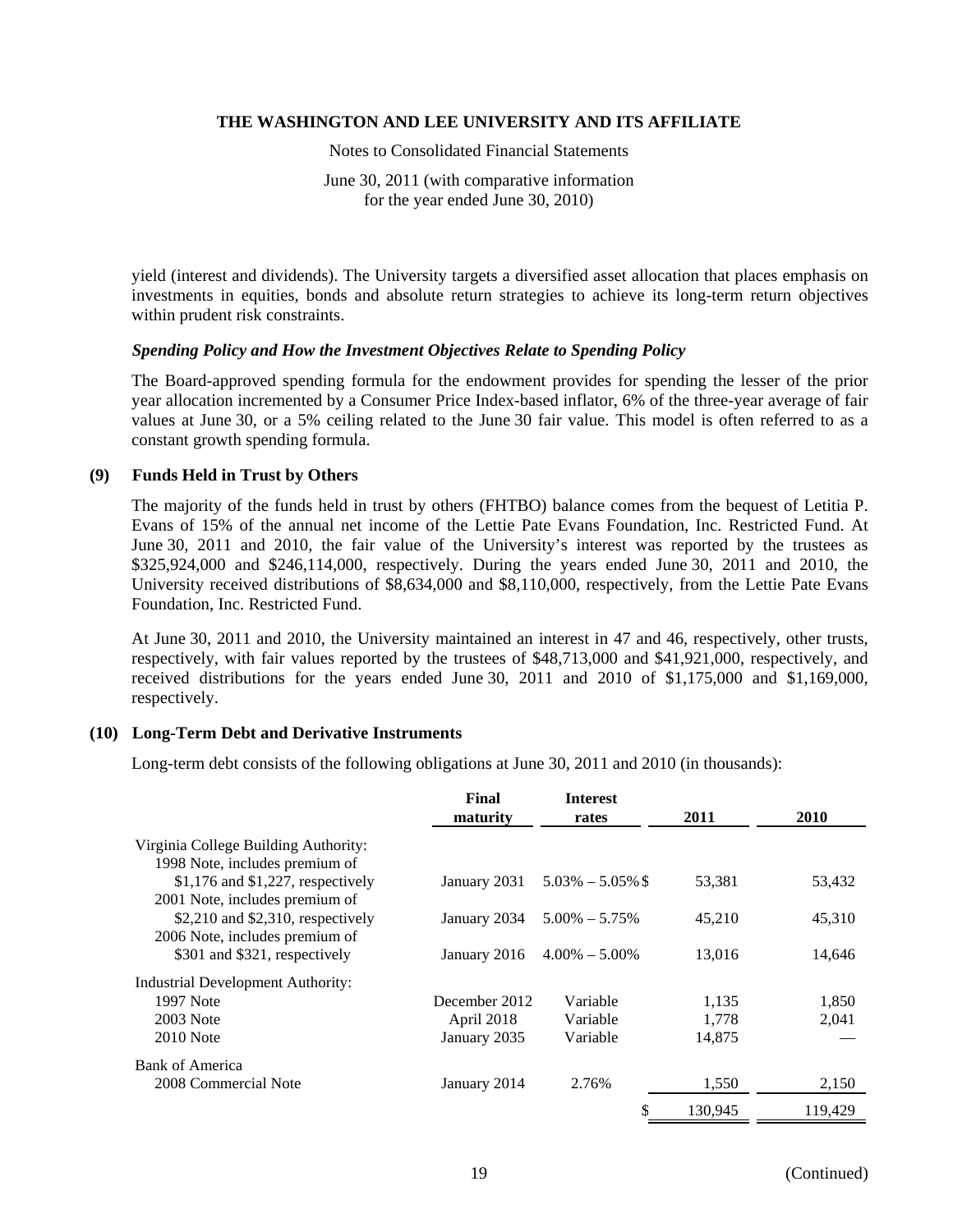Notes to Consolidated Financial Statements

June 30, 2011 (with comparative information for the year ended June 30, 2010)

Aggregate principal payments due for the next five fiscal years are: 2012 – \$3,181,000; 2013 – \$2,705,000; 2014 – \$2,138,000; 2015 – \$1,868,000 2016 – \$4,148,000, and thereafter – \$113,218,000.

In December 1997, the Industrial Development Authority of the City of Lexington, Virginia (the Lexington Authority) issued bonds in the amount of \$8,500,000. The proceeds derived from the sale were loaned to the University in exchange for its note payable. Such proceeds were used primarily to finance the renovation, furnishing and equipping of various buildings; to construct and renovate various entrances and parking areas; and to acquire campus-based motor vehicles. Semi-annual principal and interest payments continue until maturity in 2012. Interest on the note is payable semi-annually at variable rates equal to 67% of the LIBOR plus 0.20% (the Variable Rate). Concurrently with the issuance, the University entered into an interest rate swap agreement (Swap 1) on all \$8,500,000 of its variable rate debt under the note payable to the Lexington Authority, at a fixed rate of 4.56%. Swap 1 is used to minimize cash flow fluctuations of interest payments caused by the volatility of LIBOR.

In April 1998, the Virginia College Building Authority (VCBA) issued \$52,205,000 in Educational Facilities Revenue Bonds, Series of 1998 (the 1998 Bonds). The proceeds derived from the sale of the 1998 Bonds were loaned to the University in exchange for its Note. Such proceeds were used primarily to finance the construction of a new parking facility and to complete the extinguishment of \$7,870,000 of the Series 1992 Note and \$36,030,000 of the Series 1994 Note.

In June 2001, the VCBA issued bonds in the amount of \$43,000,000. The proceeds derived from the sale were loaned to the University in exchange for its unsecured note payable. Such proceeds were used to assist in the financing of the construction of a University Commons, renovation of Reid Hall, renovation of a portion of Doremus Gymnasium, renovation of Law rooms, the construction of an Arts and Music building, renovation of the University Co-op Building, relocation of utilities necessary for the construction of the aforementioned projects, and upgrades and improvements to the University central heating and cooling plant. Semi-annual interest payments began January 1, 2002 with annual principal payments commencing January 1, 2016 and continuing until maturity in January 2034. Interest on the note is at a per annum rate of 5.375% through January 2021, 5.00% through January 2025, and 5.75% through January 2034.

In March 2003, the Rockbridge IDA issued bonds in the amount of \$3,950,000. The proceeds derived from the sale were loaned to the University in exchange for its Note and such proceeds were used to extinguish the Series 2000 Note. Principal payments on this note are due in installments of \$65,833 on each January 1, April 1, July 1 and October 1, beginning July 1, 2003 and continuing until April 1, 2018. Interest on the unpaid principal is payable on these same dates at a variable annual rate equal to the sum of (a) 65% of the LIBOR and (b) 0.59%. Concurrently with the issuance, the University entered into an interest rate swap agreement (Swap 2) on all \$3,950,000 of its variable rate debt under the note payable to the Lexington Authority, at a fixed rate of 3.48%. Swap 2 is used to minimize cash flow fluctuations of interest payments caused by the volatility of LIBOR.

In August 2006, the VCBA issued Educational Facilities Revenue Bonds for \$20,045,000 (2006 Bonds), the proceeds of which were loaned to the University in exchange for a promissory note and such proceeds were used to refund the 1994 Note and will be used to pay for certain campus projects consisting of (a) the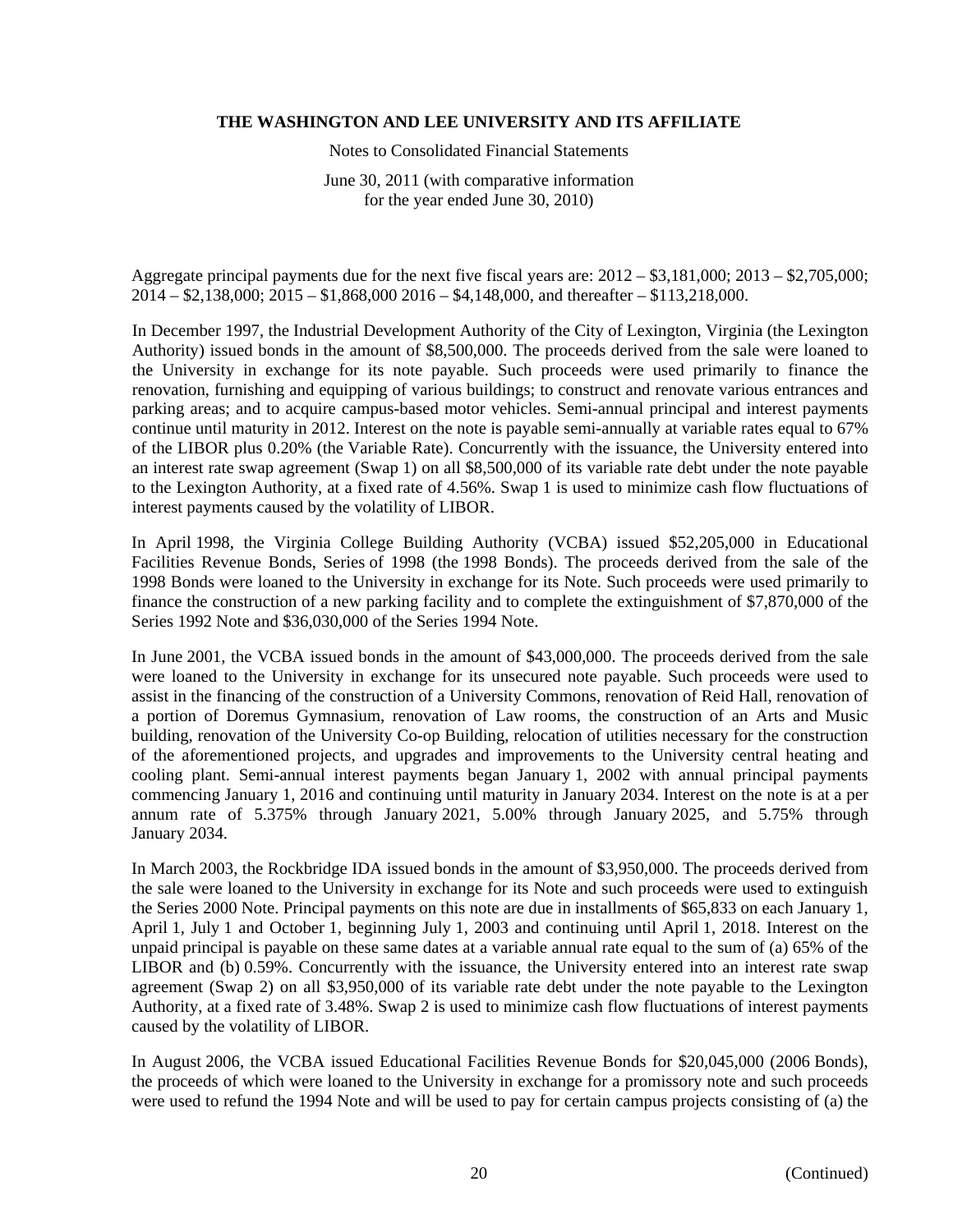Notes to Consolidated Financial Statements

June 30, 2011 (with comparative information for the year ended June 30, 2010)

remodeling of the Co-op building to provide additional faculty offices, administrative assistant stations, student meeting rooms, and small lounge areas; (b) capital improvements pursuant to the University's Three Year Capital Plan, including the renovation and improvement of buildings, mechanical system replacements and improvements, computing system replacements and enhancements, and the maintenance and upgrade of health and safety systems; (c) capital improvement projects in connection with the creation of an energy performance program, including water conservation, lighting system improvements, various boiler enhancements, and a cover for the pool in the Warner Center; and (d) to pay costs of issuance of the 2006 Bonds. Annual principal and semi-annual interest payments on this note began January 1, 2007. The 2006 Bonds may not be called for redemption at the option of the Authority before January 1, 2016. 2006 Bonds maturing on or after January 1, 2017, may be redeemed at the option of the Authority with direction of the University prior to their respective maturities in whole or in part at any time, on or after July 1, 2016.

In December 2008, the University entered into a refinancing of its 2003 commercial taxable loan for the principal balance of \$3,000,000. The 2008 Commercial Note is payable in monthly installments of \$50,000 plus interest based on a fixed annual rate of 2.76%.

In September 2010, the Lexington Authority issued bonds in the amount of \$15,000,000. These bonds have been structured as variable rate demand bonds with a weekly reset. The proceeds derived from the sale were loaned to the University in exchange for its note payable. Such proceeds will be used primarily to finance a series of energy performance projects; facility renovations, updates, and repairs; general furniture, fixture, and equipment replacement; information technology upgrades; and, infrastructure and midlevel renovations such as modifications for classroom space, replace air handling system and waterproofing. Annual principal and semi-annual interest payments on this note began January 1, 2011 and will mature January 1, 2035. The 2010 Bonds may be called for redemption upon notification by the University to the Lexington Authority. The interest rates for the year ended June 30, 2011 ranged from .07% to .30%.

In December 2009, the University entered into a Revolving Credit agreement with Branch Banking and Trust Company that permits the University to borrow through December, 2011 up to \$15,000,000, bearing interest at an adjusted LIBOR rate by adding 30-day LIBOR plus one and one-quarter of one percent (1.25%) per annum; however, the interest rate shall not be less than two and one-quarter of one percent (2.25%). The University paid an origination fee of \$5,000 for access to this liquidity. At June 30, 2011, the University had \$15,000,000 available under this facility.

In April 2011, the University entered into a Revolving Credit agreement with Branch Banking and Trust Company that permits the University to borrow from April 2011, with automatic extensions at each anniversary until April 2014, up to \$15,000,000, bearing interest at an adjusted LIBOR rate by adding 30-day LIBOR plus one and one-quarter of one percent (1.25%) per annum; however, the interest rate shall not be less than two and one-quarter of one percent (2.25%). This line of credit in the amount of \$15,000,000 is dedicated to covering the variable rate debt Series 2010 bonds in the event of a remarking failure. At June 30, 2011, the University had \$15,000,000 available under this facility.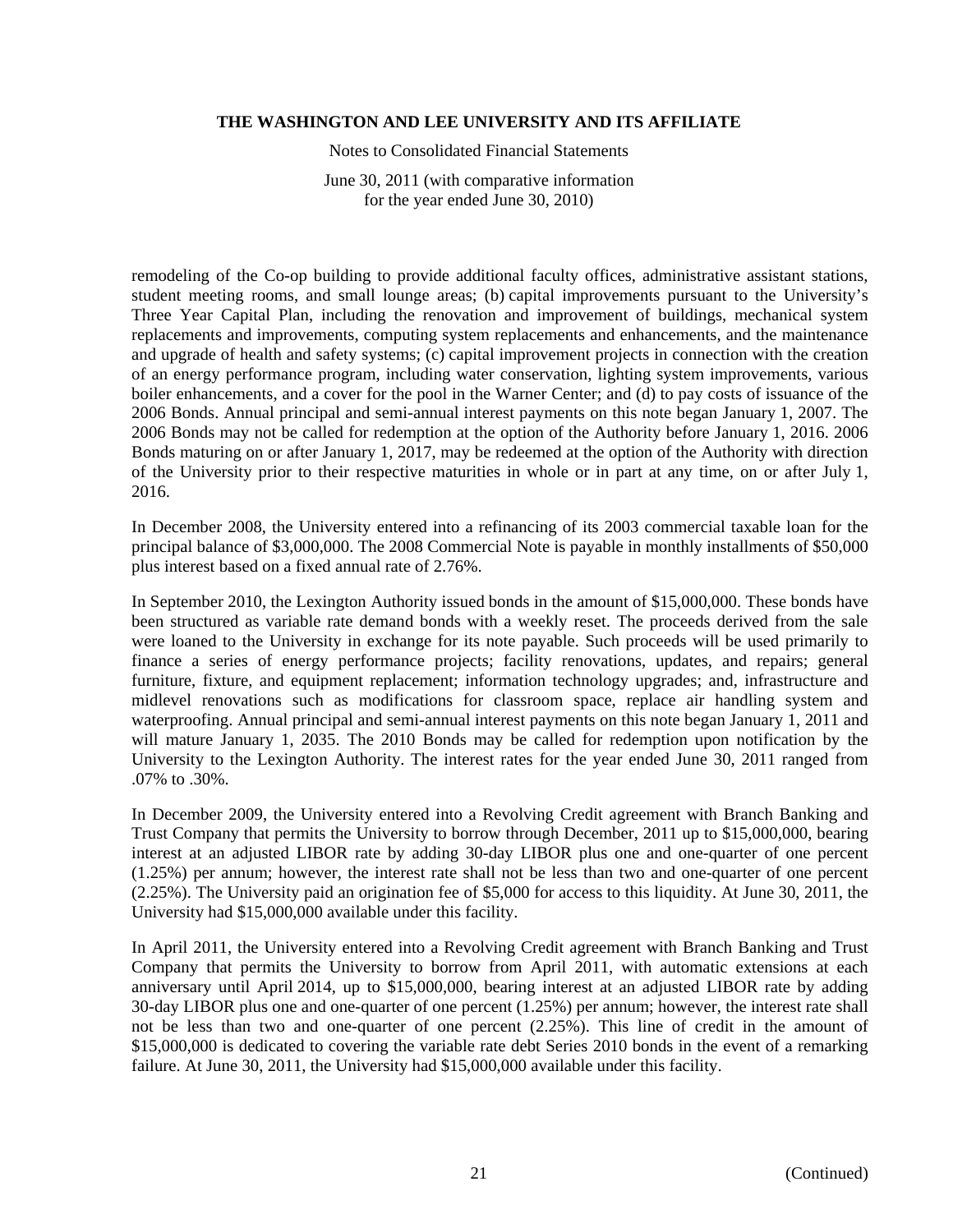Notes to Consolidated Financial Statements

June 30, 2011 (with comparative information for the year ended June 30, 2010)

The following table summarizes the fair values of the University's interest rate swaps at June 30, 2011 and 2010 and changes in the fair values of those swaps for the years ended June 30, 2011 and 2010 (in thousands):

|                                       |    | 2011 | 2010 |
|---------------------------------------|----|------|------|
| Fair values (liability):              |    |      |      |
| Swap 1                                | \$ | 48   | 110  |
| Swap 2                                |    | 122  | 145  |
| Total                                 | S  | 170  | 255  |
| Changes in fair values (loss (gain)): |    |      |      |
| Swap 1                                | \$ | (62) | (62) |
| Swap 2                                |    | (23) | 29   |
| Total                                 | S  | (85) | (33) |

# **(11) Net Assets Released from Restrictions**

Net assets are released from donor restrictions when expenses are incurred to satisfy the restricted purposes or by occurrence of other events as specified by donors. Purpose restrictions accomplished during the year ended June 30, 2011 were as follows (in thousands):

| Financial aid           | 1,943  |
|-------------------------|--------|
| Program support         | 1,580  |
| Other                   | 2,647  |
|                         | 6,170  |
| Buildings and equipment | 5,180  |
| Total                   | 11,350 |

#### **(12) Expenses**

Expenses for the years ended June 30, 2011 and 2010 were incurred for the following (in thousands):

|                                              |   | 2011    | 2010    |
|----------------------------------------------|---|---------|---------|
| Salaries, wages and benefits                 | S | 79,613  | 79,092  |
| Supplies and services                        |   | 28,253  | 29,829  |
| Depreciation                                 |   | 9,540   | 8,984   |
| Asset retirement obligation (gain) accretion |   | (1,500) | 118     |
| Costs of sales, auxiliary enterprises        |   | 4,606   | 4,200   |
| Interest                                     |   | 5,193   | 5,492   |
| Total                                        |   | 125,705 | 127,715 |

# **(13) Lead Annuity Trust Agreements**

The University has entered into certain lead annuity trust agreements (the Trusts) with donors whereby the University will receive a percentage of the Trusts' fair values each year. Upon termination of the Trusts, the remaining assets will be remitted to the beneficiaries named by the donors. As of June 30, 2011, the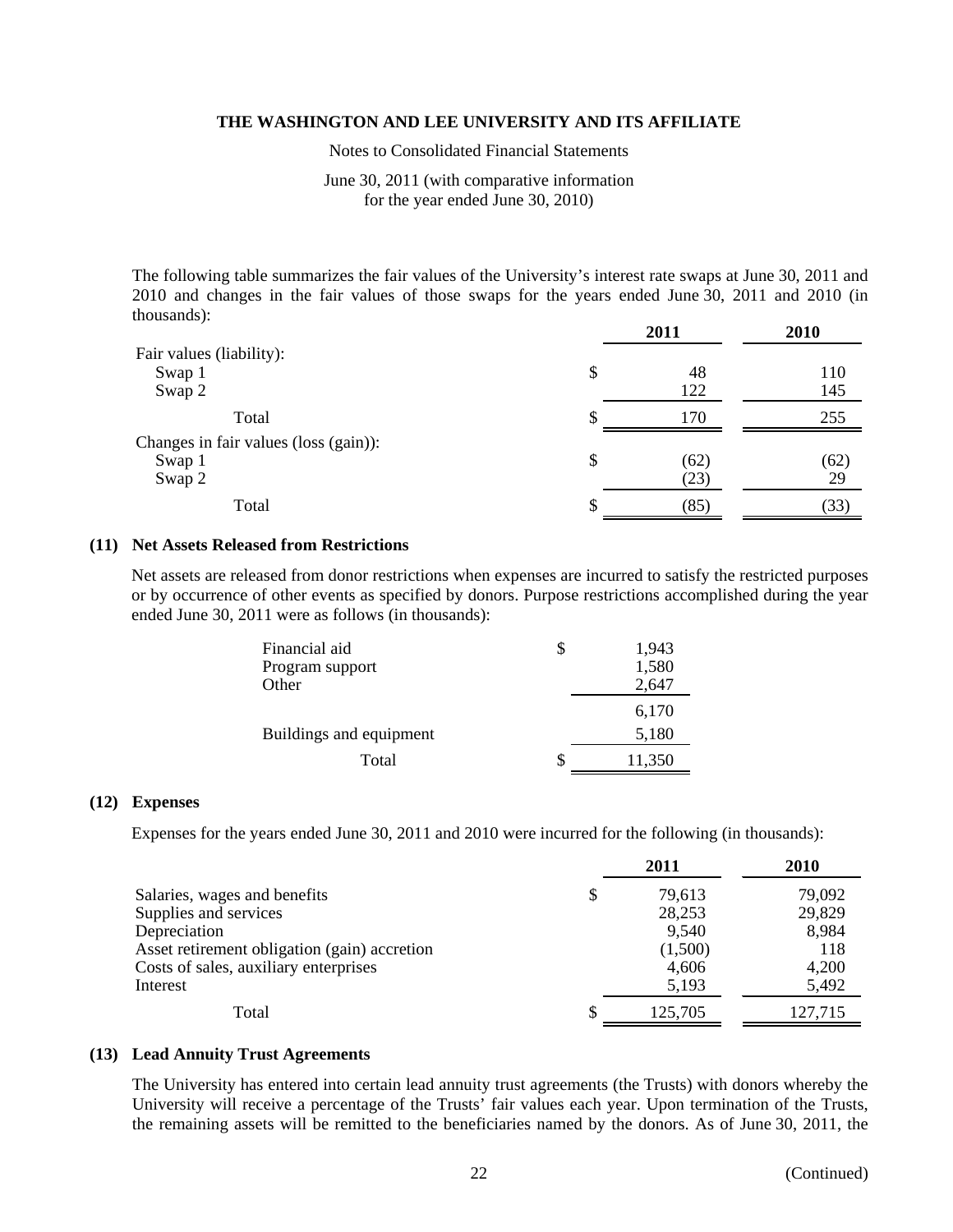Notes to Consolidated Financial Statements

June 30, 2011 (with comparative information for the year ended June 30, 2010)

fair value of the Trusts' assets and the related income for the year then ended were \$17,208,000 and \$654,000, respectively. As of As of June 30, 2010, the fair value of the Trusts' assets and the related income for the year then ended were \$17,300,000 and \$820,000, respectively. The fair value of the charitable lead annuity trusts agreements is included in investments and the associated liabilities to beneficiaries are included in split interest agreement obligations in the consolidated statement of financial position.

#### **(14) Retirement Plans**

Academic and nonacademic personnel of the University are included in the 403(b) contributory retirement plan of the Teachers Insurance and Annuity Association and College Retirement Equities Fund (TIAA-CREF) and Fidelity Management Trust Company (Fidelity). The University matches optional employee contributions up to 5% of their annual salary. In addition, the University makes a mandatory contribution of 5% of the employee's annual salary. Contributions are paid currently to TIAA-CREF or Fidelity. The University's cost under this plan amounted to approximately \$5,254,000 and \$5,088,000 for the years ended June 30, 2011 and 2010, respectively.

The University also maintains a discretionary defined contribution retirement plan, The Emeriti Retiree Health Plan for Washington and Lee University (the Plan), for the purpose of providing postretirement medical benefits to eligible academic and nonacademic personnel of the University. Employer contributions for the years ended June 30, 2011 and 2010 totaled \$159,000 and \$51,000, respectively.

## **(15) Postretirement Benefits**

The University currently provides health insurance in the form of a retiree medical benefit (the Plan) to certain retired employees and their dependents. The costs of postretirement benefits are accrued during the service lives of employees. Employees of record prior to April 1, 2003 are eligible to qualify for this benefit. Those hired on or after April 1, 2003 cannot participate in the Plan. The Plan is unfunded.

The components of net periodic postretirement benefit cost for the years ended June 30, 2011 and 2010 were as follows (in thousands):

|                                                                | 2011  | 2010 |
|----------------------------------------------------------------|-------|------|
| Service cost (benefits attributed to employee service during   |       |      |
| the year)                                                      | 427   | 386  |
| Interest cost on accumulated postretirement benefit obligation | 696   | 731  |
| Amortization of actuarial gain and prior service cost, net     | 155   |      |
| Net periodic postretirement benefit cost                       | 1.278 |      |

The amortized actuarial gain results from changes in certain assumptions and will be amortized over a period based on the average future service of participants expected to receive plan benefits.

The discount rates used in determining the accumulated postretirement benefit obligation (APBO) as of June 30, 2011 and 2010 were 5.25% and 5%, respectively. The assumed health care cost trend used in measuring the accumulated postretirement benefit obligation was 9.5% in 2011, decreasing to 5% over the next ten years. Effective July 1, 2008, the postretirement benefit plan changed from self-insured to fully insured. In conjunction with this change, 1) the retiree premium rate decreased from 34% of the plan costs to 32% of the Medicare Advantage premium rate, and 2) the lifetime benefit maximum changed from an accumulation of claims paid to an accumulation of employer premiums paid. The increase in APBO as a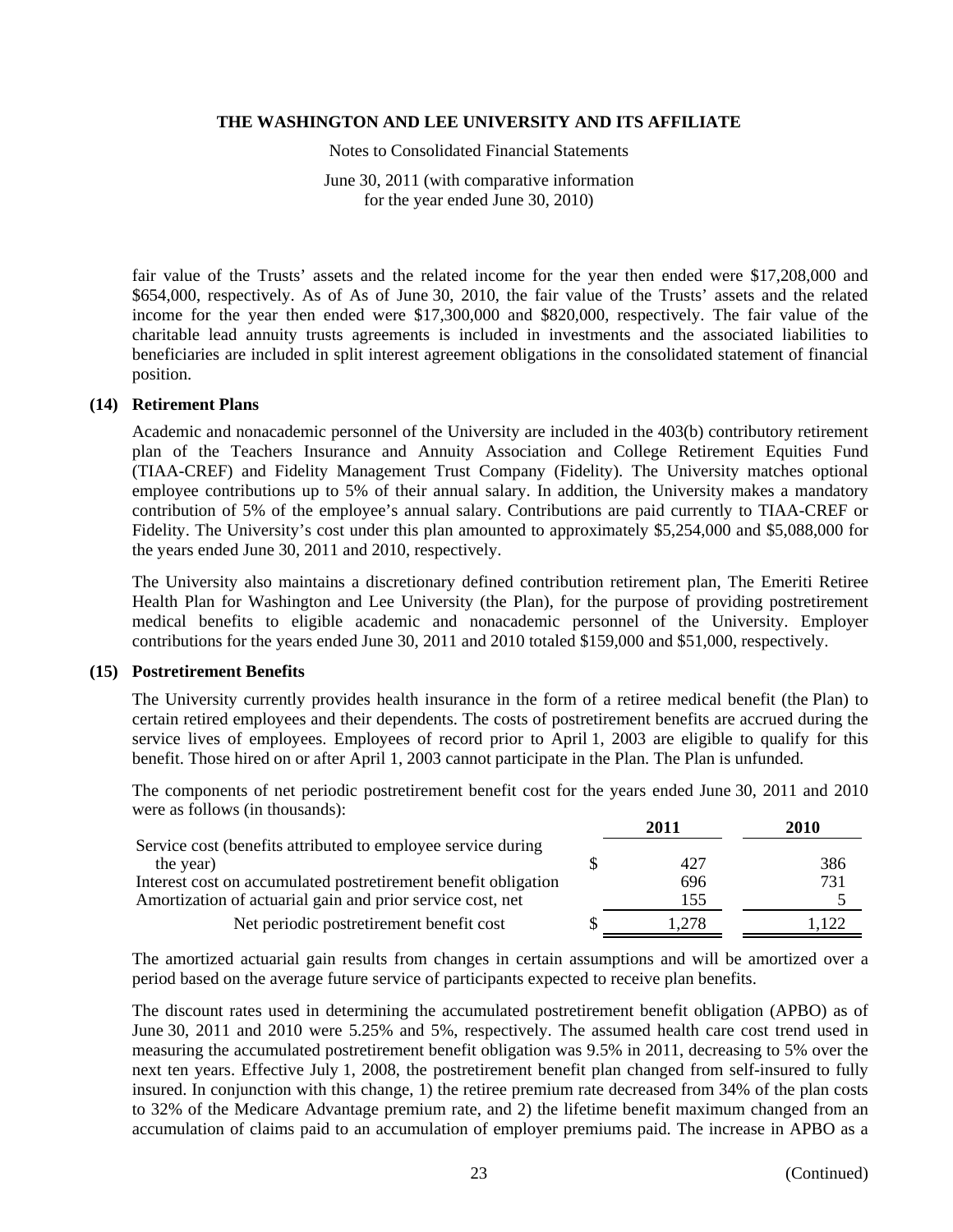Notes to Consolidated Financial Statements

June 30, 2011 (with comparative information for the year ended June 30, 2010)

result of these changes is amortized in benefit costs using the straight-line method over ten years, which is the approximate average of future years of service to full eligibility for active participants. As a result of the change to a fully insured plan, the University no longer receives a prescription drug subsidy under Medicare Part D.

The following information summarizes activity in the unfunded postretirement benefit plan for the years ended June 30, 2011 and 2010 (in thousands):

|                                                                                                    |    | 2011   | 2010    |
|----------------------------------------------------------------------------------------------------|----|--------|---------|
| Change in benefit obligation:                                                                      |    |        |         |
| Accumulated benefit obligation, beginning of year                                                  | S  | 13,717 | 11,499  |
| Service cost                                                                                       |    | 427    | 386     |
| Interest cost                                                                                      |    | 696    | 731     |
| Actuarial loss                                                                                     |    | 345    | 1,464   |
| Net benefits paid                                                                                  |    | (443)  | (363)   |
| Accumulated benefit obligation, end of year                                                        |    | 14,742 | 13,717  |
| Amount not yet recognized in net periodic benefit cost and<br>included in unrestricted net assets: |    |        |         |
| Net actuarial gain                                                                                 | \$ | (887)  | (1,077) |
| Prior service cost                                                                                 |    | 1,083  | 1,238   |
|                                                                                                    |    | 196    | 161     |

Projected postretirement health benefits expected to be paid in each of the next five fiscal years are: 2012 – \$550,000; 2013 – \$665,000; 2014 – \$770,000; 2015 – \$871,000: and 2016 – \$983,000. An additional \$6,735,000 is expected to be paid for the fiscal years 2017 through 2021.

Total employer and participant contributions are \$443,000 and \$201,000, respectively, for the year ended June 30, 2011. Total benefits paid for the year ended June 30, 2011 are \$644,000. The employer and participant contributions for the year ending June 30, 2012 are expected to be \$550,000 and \$267,000, respectively, for a total of \$817,000 in benefits paid. The expense discount rates as of June 30, 2011 and 2010 were 5.25% and 5%, respectively. The measurement date was June 30, 2011.

# **(16) Commitments**

The University's contractual commitments for capital expenditures totaled approximately \$4,868,000 at June 30, 2011, and were comprised of the following (in thousands):

| <b>Colonnade Renovation</b>                  | 1,321 |
|----------------------------------------------|-------|
| Facilities mechanical maintenance            | 793   |
| Utility efficiency replacements and upgrades | 764   |
| Sorority house construction                  | 583   |
| Gas utilities commitments                    | 381   |
| Artificial turf field replacement            | 326   |
| Residence halls upgrades                     | 252   |
| Various other projects                       | 448   |
|                                              |       |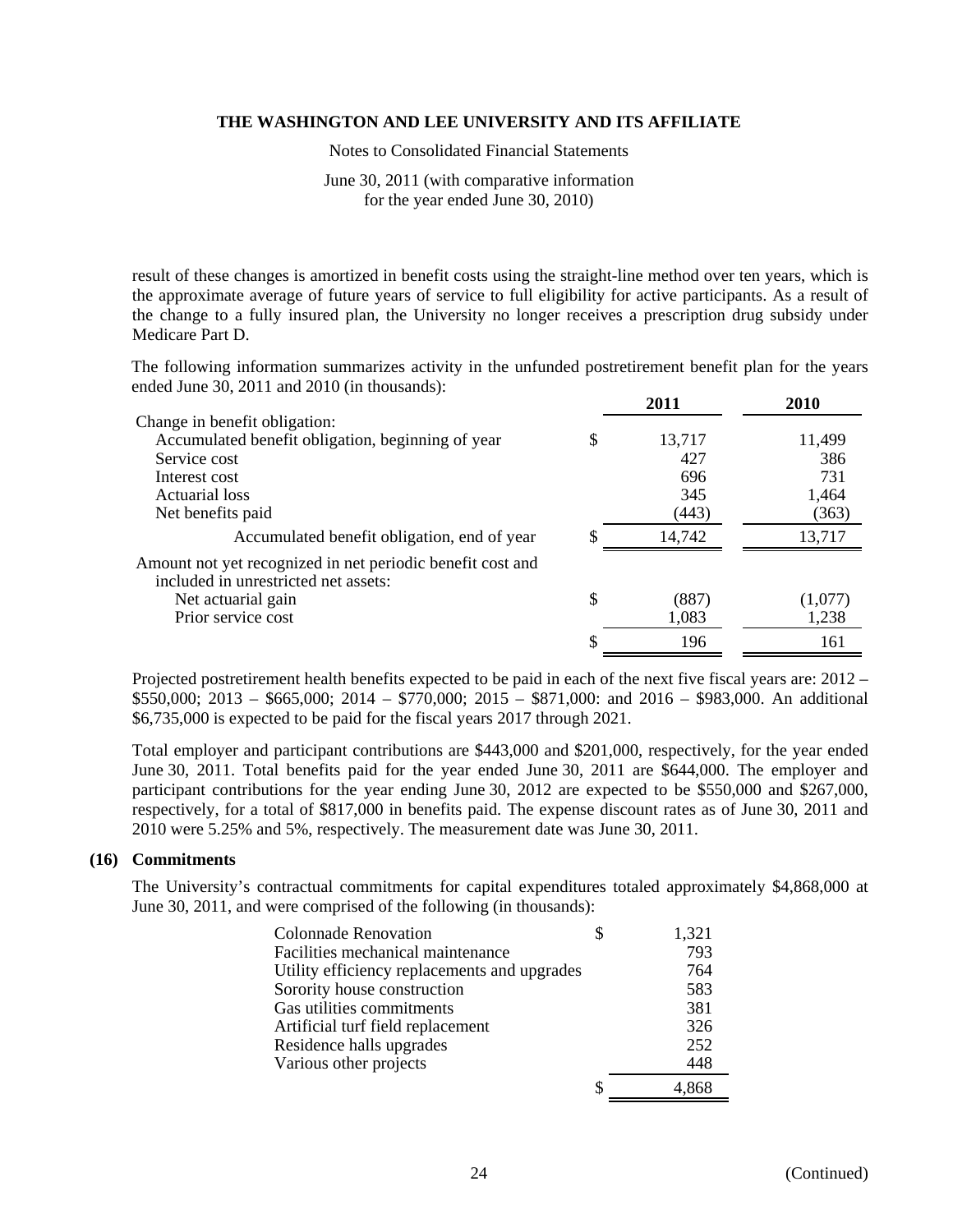Notes to Consolidated Financial Statements

June 30, 2011 (with comparative information for the year ended June 30, 2010)

The renovation of The Colonnade is designed to occur over three distinct project phases: Newcomb Hall (Project 1); Payne, Washington and Robinson Halls (Project 2); and Tucker Hall (Project 3). The Newcomb Hall Project 1 was completed in fiscal year 2011. Renovations of the Payne Hall portion of Project 2 were substantially complete as of June 30, 2011 and approximately \$1.21 million relating to this project is included in the contractual commitments for the Colonnade Renovation above. The University's Board of Trustees has approved a budget for renovations relating to the Washington Hall portion of Project 2 of approximately \$7.47 million, of which only approximately \$103,000 represents commitments pursuant to signed contracts at June 30, 2011 and included in the contractual commitments for the Colonnade Renovation above. As of June 30, 2011, formal action by the Board of Trustees has not been taken to authorize the renovation of the proposed Robertson Hall portion of Project 2 or the proposed Tucker Hall Project 3.

# **(17) Concentration Risk**

Financial instruments that potentially subject the University to concentration of risk consist primarily of an equity investment in a large U.S. company. This investment comprised 83% and 77% of total funds held in trust by others as of June 30, 2011 and 2010, respectively.

At times during the year, the University maintains cash balances at financial institutions in excess of Federal Deposit Insurance Corporation (FDIC) limits.

#### **(18) Contingencies**

The University receives revenues under U.S. Government grants and contracts. The ultimate determination of amounts received under these programs generally is based upon allowable costs, which are subject to audit, and are reported to the U.S. Government. Recovery of indirect costs is based on predetermined rates negotiated with the government. The University is of the opinion that adjustments, if any, arising from such audits will not have a material effect on the consolidated financial statements.

From time to time, the University is involved in various legal proceedings which is in the normal course of operations. In management's opinion, the University is not currently involved in any legal proceedings which individually or in the aggregate could have a material effect on the financial condition, change in net assets and/or liquidity of the University.

# **(19) Fair Value Measurements**

#### *(a) Fair Value of Financial Instruments*

 The following methods and assumptions were used to estimate the fair value of each class of the University's financial instruments.

- **Cash and cash equivalents, student accounts receivables, other receivables, accounts payable, other payables, and accrued liabilities:** The carrying amounts approximate fair value because of the short maturity of these financial instruments.
- **Notes receivable:** The University has estimated the net realizable value of notes receivable, evaluated collection history, and has concluded the carrying amount approximates fair value.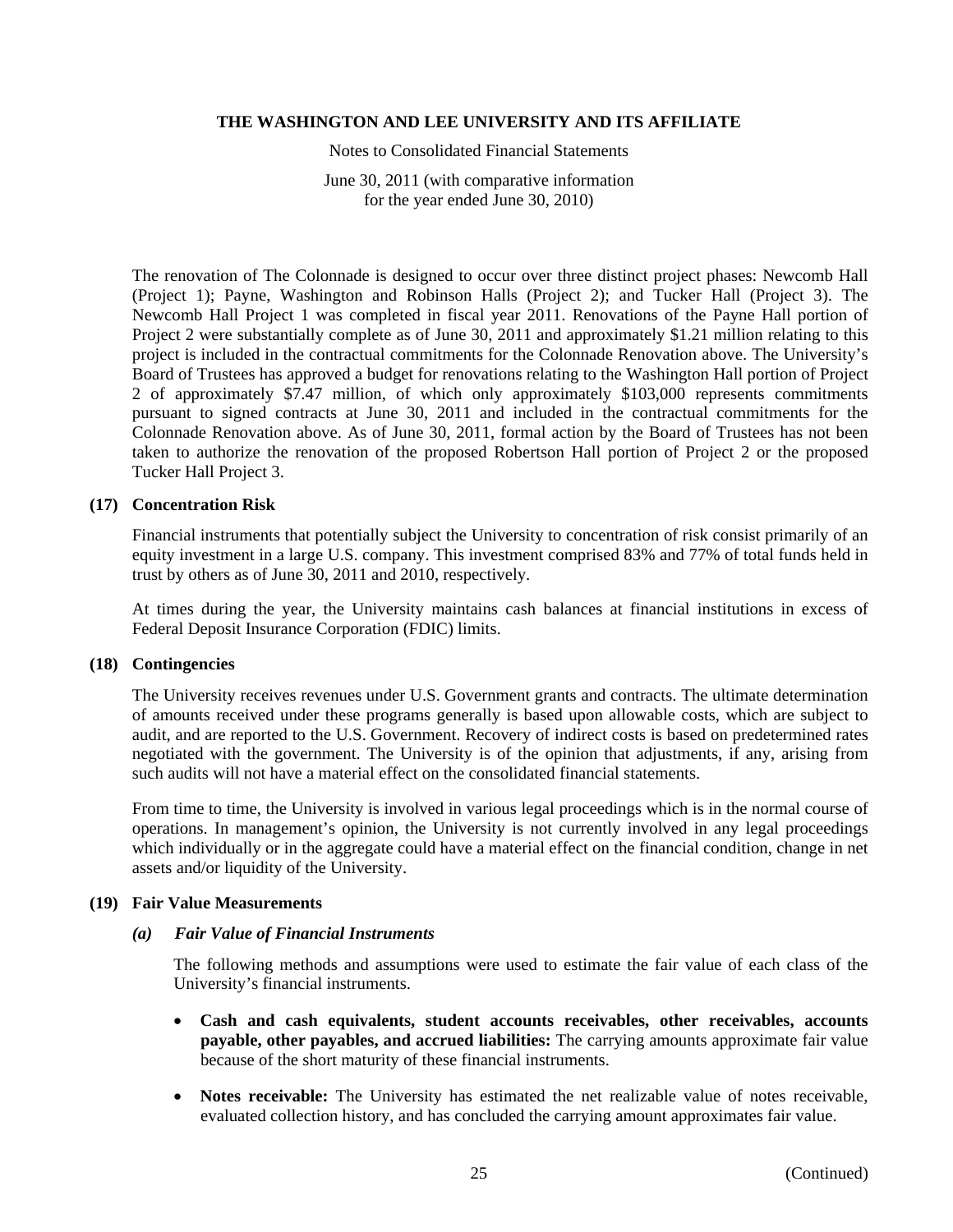Notes to Consolidated Financial Statements

June 30, 2011 (with comparative information for the year ended June 30, 2010)

- **Contributions receivable and split interest agreement obligations:** The University has estimated the net realizable value of contributions receivable and split interest agreement obligations, and has concluded the carrying amounts approximate fair value. The discount rates used in calculation of split interest agreement obligations ranged from 2% to 10.6% at June 30, 2011 and 2010.
- **Investments and funds held in trust by others:** The fair values of marketable equity and debt securities are determined using quoted market prices at the reporting date multiplied by the quantity held. The fair value of mortgage loans to exempt employees is determined as the present value of future contractual cash flows discounted at an interest rate that reflects the risks inherent in those cash flows. The discount rate approximates rates currently offered by local lending institutions for loans of similar terms with comparable credit risk. The fair values of other investments without a readily determinable fair value, such as hedge fund investments, private equity and venture capital, natural resource and real estate investments, are estimated based on the investment's net asset value of shares or units held by the University at the reporting date as a practical expedient. The various net asset values are based on valuations provided by external investment managers, which are reviewed by the University for reasonableness. Short-term investments are comprised of short-term fixed income securities. Because of the nature of these assets, carrying amounts approximate fair values, which have been determined from public quotations, when available.
- **Interest rate swaps:** The fair value of interest rate swaps is determined using pricing models developed based on the LIBOR swap rate and other observable market data, adjusted to reflect nonperformance risk of both the counterparty and the University.
- **Long-term debt:** The estimated fair value of the University's long-term debt was \$143,130,000 and \$133,070,000 as of June 30, 2011 and 2010, respectively. Fair values for 2011 and 2010 were estimated based on an average interest rate of 3.08% and 3.21%, respectively, the bond buyer municipal index rate for June 30, 2011 and 2010. Using the remaining principal amortization structure of each series of bonds and interest rates, a calculation was performed to get a bond yield and then a discount rate for each existing series of bonds. Each discount rate was then used to calculate the present value of debt service, reflecting average interest rates that are slightly above current rates for similar indebtedness.

The methods described above may produce a fair value calculation that may not be indicative of net realizable value or reflective of future fair values. Furthermore, while the University believes its valuation methods are appropriate and consistent with other market participants, the use of different methodologies or assumptions to determine the fair value of certain financial instruments could result in a different fair value measurement at the reporting date.

# *(b) Fair Value Hierarchy*

The inputs to valuation techniques used to measure fair value are delineated within a fair value hierarchy. The hierarchy gives the highest priority to unadjusted quoted prices in active markets for identical assets or liabilities (Level 1 measurements) and the lowest priority to measurements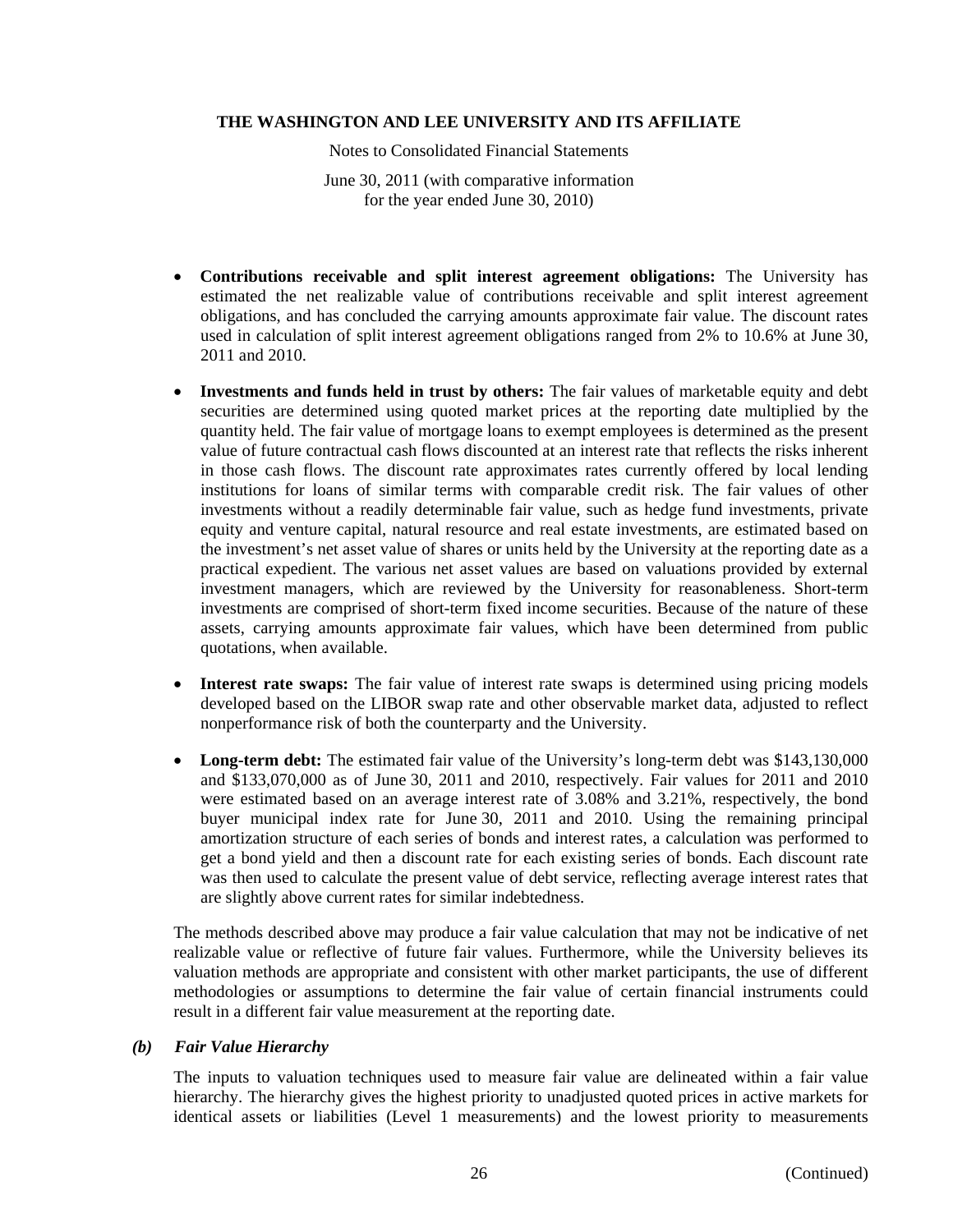Notes to Consolidated Financial Statements

June 30, 2011 (with comparative information for the year ended June 30, 2010)

involving significant unobservable inputs (Level 3 measurements). The three levels of the fair value hierarchy are as follows:

- Level 1 inputs are quoted prices (unadjusted) in active markets for identical assets or liabilities that the University has the ability to access at the measurement date.
- Level 2 inputs are inputs other than quoted prices included within Level 1 that are observable for the asset or liability, either directly or indirectly.
- Level 3 inputs are unobservable inputs for the asset or liability.

The level in the fair value hierarchy within which a fair measurement in its entirety falls is based on the lowest level input that is significant to the fair value measurement in its entirety.

The following table presents assets and liabilities that are measured at fair value on a recurring basis at June 30, 2011 (in thousands):

|                                | <b>Total</b>    | <b>Fair Value Measurements at Reporting Date Using</b> |         |           |  |  |
|--------------------------------|-----------------|--------------------------------------------------------|---------|-----------|--|--|
|                                | June 30, 2011   | <b>Level 1</b>                                         | Level 2 | Level 3   |  |  |
| Assets:                        |                 |                                                        |         |           |  |  |
| Investments:                   |                 |                                                        |         |           |  |  |
| Short-term investments         | \$<br>51,397    | 51,080                                                 | 317     |           |  |  |
| Equities                       | 97,279          | 97,140                                                 |         | 139       |  |  |
| Fixed income                   | 36,647          | 36,553                                                 | 19      | 75        |  |  |
| Real assets                    | 48,250          | 842                                                    | 4,489   | 42,919    |  |  |
| Hedge funds                    | 1,873           |                                                        |         | 1,873     |  |  |
| Mortgage loans to staff and    |                 |                                                        |         |           |  |  |
| fraternities                   | 52,252          |                                                        | 52,252  |           |  |  |
| <b>Multi-Asset Class</b>       | 592,671         |                                                        |         | 592,671   |  |  |
| Private Equity/Venture Capital | 44,557          |                                                        |         | 44,557    |  |  |
| Total investments              | 924,926         | 185,615                                                | 57,077  | 682,234   |  |  |
| Funds held in trust by others  | 374,637         |                                                        |         | 374,637   |  |  |
| Total assets                   | \$<br>1,299,563 | 185,615                                                | 57,077  | 1,056,871 |  |  |
| Liabilities:                   |                 |                                                        |         |           |  |  |
| Interest rate swaps            | \$<br>170       |                                                        | 170     |           |  |  |
| <b>Total liabilities</b>       | \$<br>170       |                                                        | 170     |           |  |  |

The University's investment with Multi-Asset Class manager (Makena Capital Management) is appropriately reported as a Level 3 investment; however, it is estimated that the underlying portfolio is structured such that the assets as they would report would be allocated with 15% in Level 1, 10% in Level 2 and 75% in Level 3 as of June 30, 2011.

There were no significant transfers between Level 1 and Level 2 investments for the year ended June 30, 2011.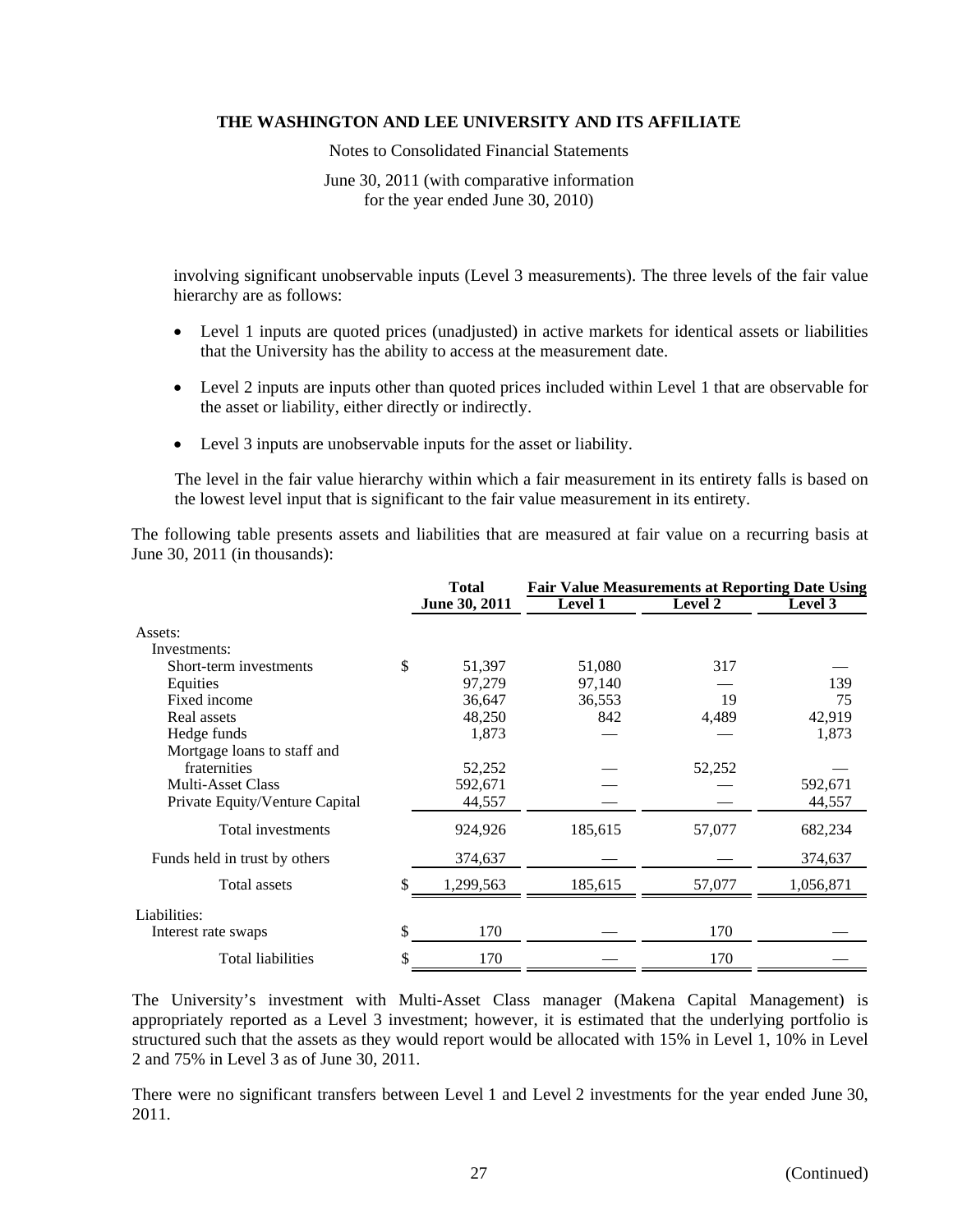Notes to Consolidated Financial Statements

June 30, 2011 (with comparative information for the year ended June 30, 2010)

The following table presents assets and liabilities that are measured at fair value on a recurring basis at June 30, 2010 (in thousands):

|                                | <b>Total</b>  | <b>Fair Value Measurements at Reporting Date Using</b> |         |         |  |  |
|--------------------------------|---------------|--------------------------------------------------------|---------|---------|--|--|
|                                | June 30, 2010 | Level 1                                                | Level 2 | Level 3 |  |  |
| Assets:                        |               |                                                        |         |         |  |  |
| Investments:                   |               |                                                        |         |         |  |  |
| Short-term investments         | \$<br>58,798  | 57,831                                                 | 967     |         |  |  |
| Equities                       | 50,728        | 50,555                                                 | 20      | 153     |  |  |
| Fixed income                   | 33,454        | 33,356                                                 | 23      | 75      |  |  |
| Real assets                    | 50,002        |                                                        | 4,395   | 45,607  |  |  |
| Emerging markets               | 2,890         | 2,890                                                  |         |         |  |  |
| Hedge funds                    | 6,016         |                                                        |         | 6,016   |  |  |
| Mortgage loans to staff and    |               |                                                        |         |         |  |  |
| fraternities                   | 56,369        |                                                        | 56,369  |         |  |  |
| <b>Multi-Asset Class</b>       | 501,965       |                                                        |         | 501,965 |  |  |
| Private Equity/Venture Capital | 37,653        |                                                        |         | 37,653  |  |  |
| Total investments              | 797,875       | 144,632                                                | 61,774  | 591,469 |  |  |
| Funds held in trust by others  | 288,035       |                                                        |         | 288,035 |  |  |
| <b>Total assets</b>            | 1,085,910     | 144,632                                                | 61.774  | 879,504 |  |  |
| Liabilities:                   |               |                                                        |         |         |  |  |
| Interest rate swaps            | \$<br>255     |                                                        | 255     |         |  |  |
| <b>Total liabilities</b>       | \$<br>255     |                                                        | 255     |         |  |  |

The University's investment with Multi-Asset Class manager (Makena Capital Management) is appropriately reported as a Level 3 investment; however, Makena estimates that the underlying portfolio is structured such that the assets as they would report would be allocated with 17% in Level 1, 9.6% in Level 2 and 73.4% in Level 3 as of June 30, 2010.

The University owns interests in alternative investment funds rather than in the securities underlying each fund, and therefore it is generally required to consider such investments as Level 2 or 3, even though the underlying securities may not be difficult to value or may be readily marketable. Because net asset value is used as a practical expedient to estimate fair value, the level in the fair value hierarchy in which each fund's fair value measurement is classified is based primarily on the University's ability to redeem all or a portion of its interest in each fund at or near the date of the consolidated statement of financial position. Accordingly, the inputs or methodology used for valuing or classifying investments for financial reporting purposes are not necessarily an indication of the risk associated with investing in those investments or a reflection on the liquidity of each fund's underlying assets and liabilities.